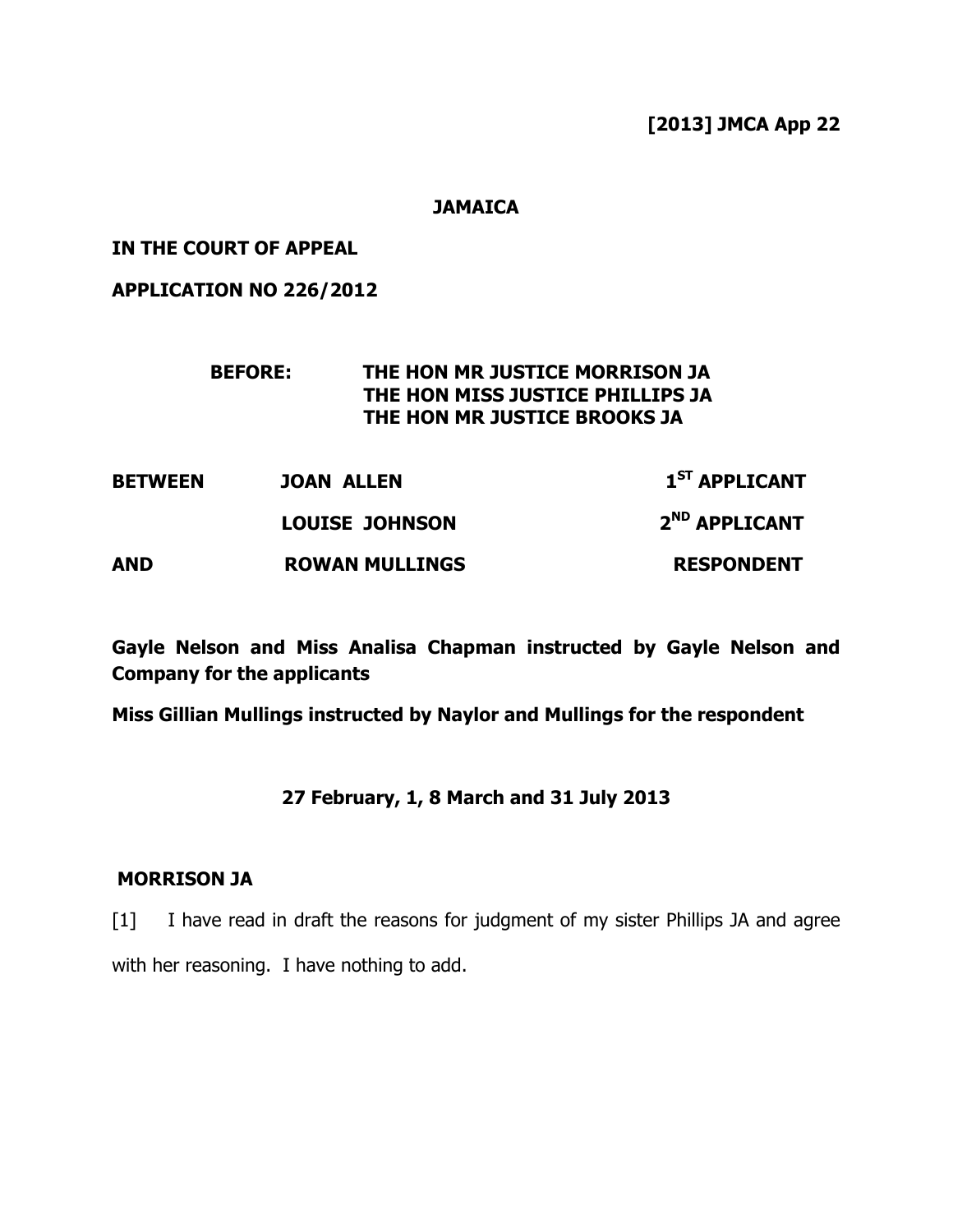#### PHILLIPS JA

[2] This matter raises the issue as to whether a party can obtain an order during the course of a trial to adduce expert evidence at that trial. The trial judge in the instant case refused such an application. He also ruled that leave to appeal could not properly be granted in respect of a ruling made on the admissibility/inadmissibility of evidence, or any ruling made during a trial. He found that such a ruling would not constitute a proper basis for a procedural appeal under rules 1.1(8) and 2.4 of the Court of Appeal Rules (CAR).

[3] The application which therefore came before this court was initially an application for permission to appeal, but, by and with the consent of counsel for both parties and the approval of the court, the application for permission to appeal, if granted, was to be treated as the appeal itself.

[4] The decision of K Anderson J was given on 18 October 2012, wherein he specifically denied:

- (i) the applicants' oral application that a letter dated 24 January 2012 and a surveyor's report dated 10 January 2012 prepared by Isa Angulu, commissioned land surveyor, enclosed therein, be deemed expert evidence and/or that the relevant sections of the letter constitute evidence of the primary facts contained therein; and
- (ii) the applicants' amended notice of application for court orders filed on 20 July 2012 requesting permission to obtain an expert report from the said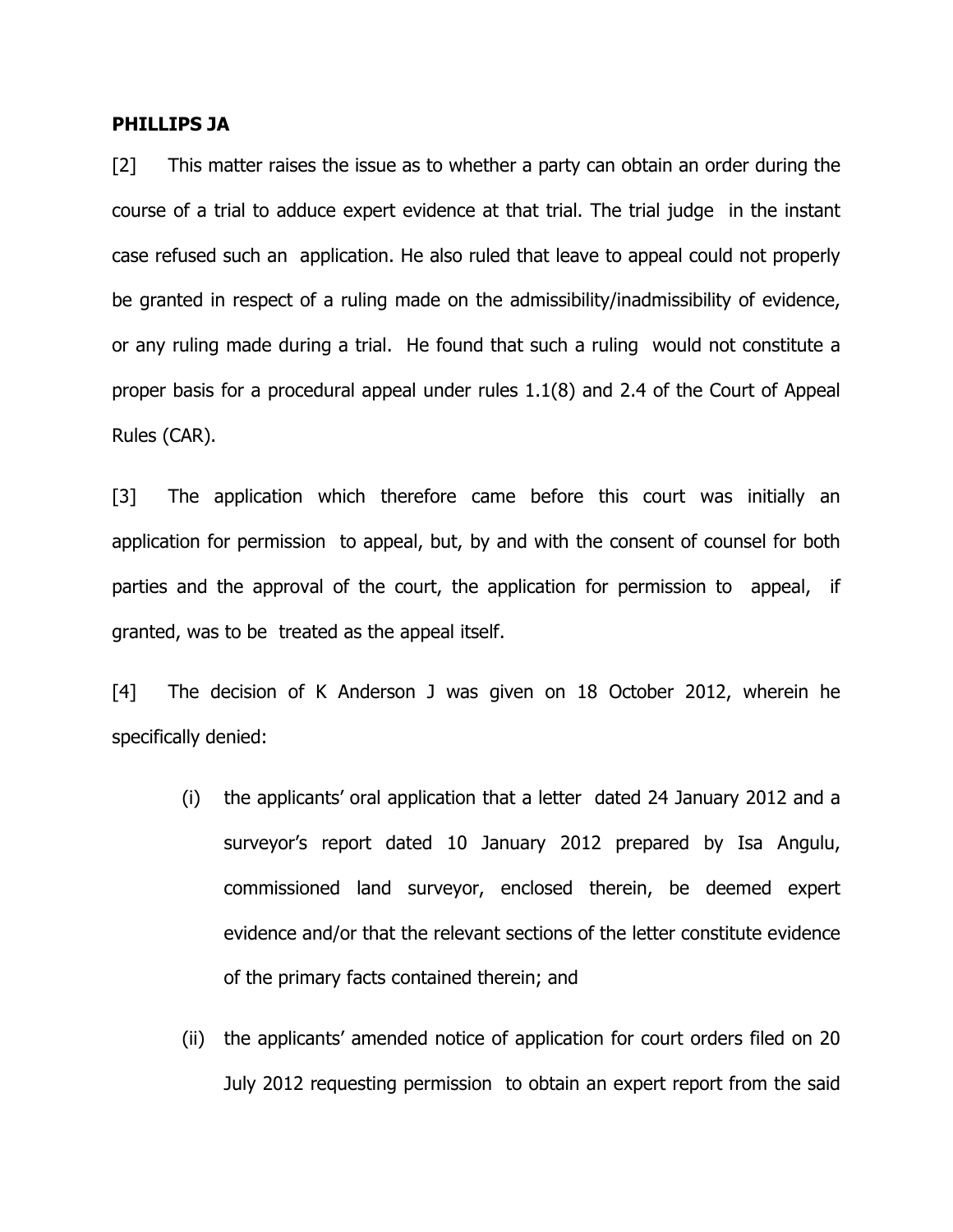Isa Angulu in respect of whether the concrete wall at the rear of premises between 115 and 117 East Mountain Pride Avenue was situated within the boundary of the applicants' premises.

As indicated above, the learned judge also found that he had no jurisdiction to grant leave to appeal in respect of interim orders made during the course of the trial.

[5] Although the applicants had not yet received the written reasons of K Anderson J (which were provided to us at the commencement of the appeal for our deliberations) there were 16 proposed grounds of appeal which were set out as the grounds of the application for permission to appeal. The main grounds are the following six:

- "(a) The learned Judge erred in law and in fact in finding that, in circumstances where the Court-appointed Independent Expert had been found not to be qualified to address a crucial issue necessary to determine the Defendants' counterclaim (and who, at all material times had been thought by the court to be qualified to address that issue), the Defendants should not be granted permission to produce and put forward an Expert Report to address that outstanding issue;
- (b) The learned Judge erred in law and in fact in not permitting the Defendants to put forward crucial evidence that was necessary to assist the Court in determining the merits of the Counterclaim and the issue of encroachment claimed therein;
- (c) The learned Judge erred in law and in fact in not finding that the overriding objective and the overriding interests of justice were aimed at determining a matter based on its merits, and that permitting the Defendants to prepare and produce an expert report on an issue that was not addressed by the court-appointed expert and could not be so addressed due to lack of qualification, was in furtherance of these objectives;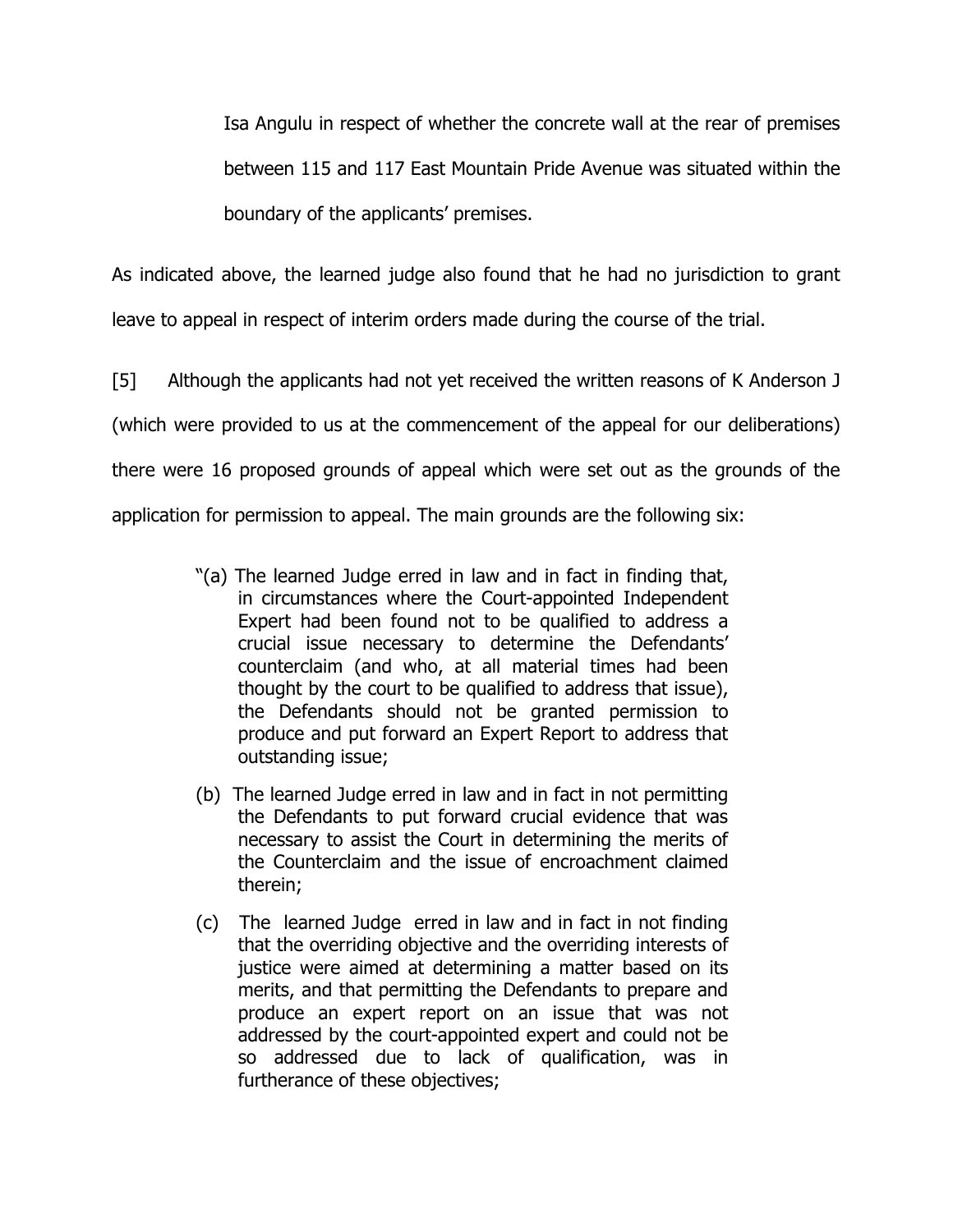- (e) The learned Judge erred in fact and in law in failing to properly consider that although the trial of the matter herein was part-heard, the relevant foundation had been laid through evidence marshalled from Mr Easton Douglas, the court-appointed expert, concerning the qualifications and experience of Mr Angulu; also there had been marshalling of evidence from the  $1<sup>st</sup>$  defendant that she had commissioned Mr Angulu to do a report; and that he had produced a report; and for the Defendants, oral submissions and applications had been made concerning Mr Angulu's qualifications based on the evidence of Mr Easton Douglas and an Affidavit of Analisa Chapman; and the Court was made aware of the deficiency in the relevant independent expert's report several months before the Defendants were scheduled to resume their case in October 2012.
- (m) The learned Judge erred in law and in fact in finding that a desire to avoid any delays or adjournments of the matter outweighed the need to allow the Defendants' evidence which would assist the court in its overriding objective of a just determination of the matter and would prevent the need for further litigation in the future.
- (o) The learned Judge erred in law in finding that the Court has no jurisdiction to grant leave to appeal in respect of the orders it made concerning the Defendants' applications, as they were orders made during the course of trial."

[6] Having heard the application for permission to appeal on 8 March 2013, and pursuant to the agreed procedure as mentioned previously, we made the following orders:

> "Application for leave to appeal is granted. The hearing of the application is treated as the hearing of the appeal which is allowed.

> The order of Anderson J made on the 18 October, 2012 is set aside and the following orders are made: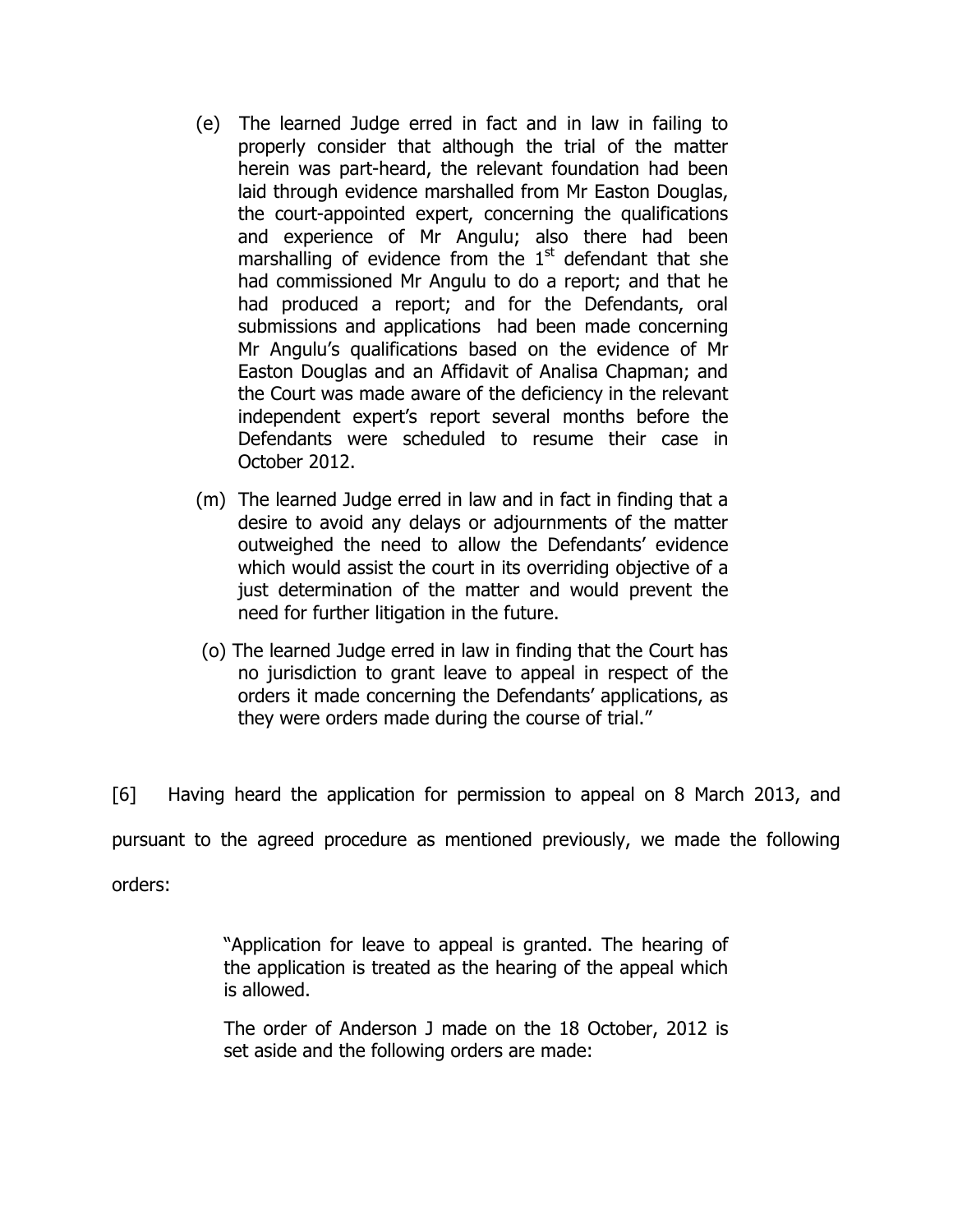- 1. Mr Isa Angulu, Commissioned Land Surveyor of Angulu and Associates, is hereby deemed to be an expert for the purposes of these proceedings;
- 2. The said Mr Isa Angulu shall prepare and produce an expert report by  $30<sup>th</sup>$  day of April 2013 in respect of:
	- a. the registered boundaries between the premises at 115 and 117 East Mountain Pride Avenue, and
	- b. the location and height of the concrete wall at the rear of the said premises;
- 3. There shall be no order as to costs for the application for leave to appeal and the appeal."

These are the reasons we promised to provide.

# The proceedings

 [7] The matter has had a rather unusual history through the courts. The claim was originally filed by the respondent against the applicants on 6 May 2009 asking that they:

- a. remove and/or destroy the portion of the dividing wall which was in breach of the restrictive covenants on the certificates of title for the properties owned by the parties which adjoin each other;
- b. construct a proper trench and/or other landscaping feature to prevent the accumulation of water in the area behind the boundary wall and onto the respondent's property;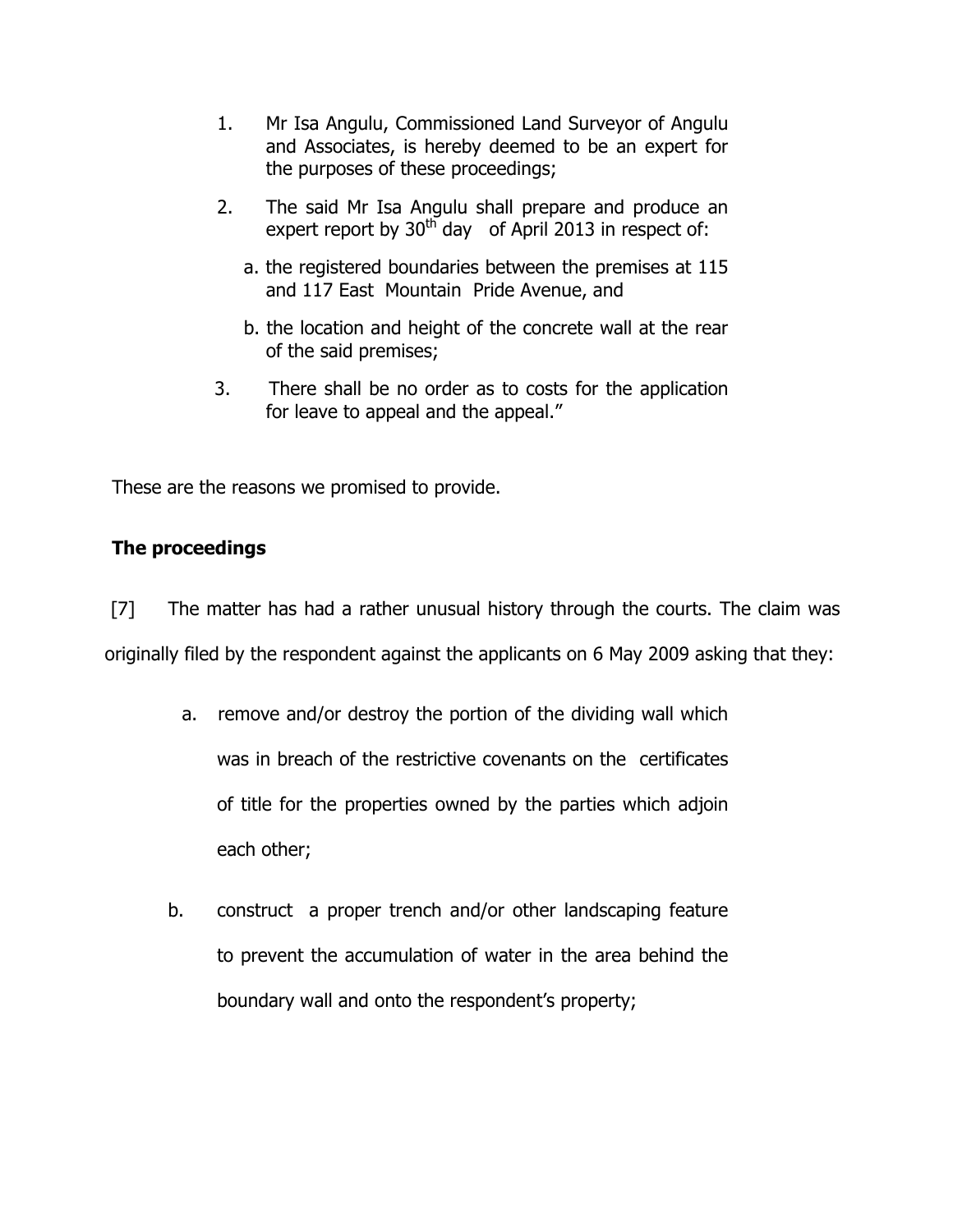- c. clean the trench and the trench area behind the boundary wall in order to prevent flooding and the accumulation of water on the premises; and
- d. maintain the trench and access to it in clean and clear condition.

The respondent also sought, inter alia, an order for damages for breach of covenant and damage to his premises.

[8] The applicants' defence and counterclaim were not filed until 19 February 2010, and by then for the purposes of this application much had occurred. Of particular importance, Rattray J had on 28 October 2009, on the respondent's interim application for a mandatory injunction, inter alia, but with counsel for the applicants present, appointed Mr Easton Douglas as an expert witness to determine whether there was a breach of covenant affecting the respondent's certificate of title. Other orders were made with regard to the timetable for the production of Mr Douglas' expert report, for questions to be posed to him, and for answers to be submitted by him. Affidavits and submissions were also to be filed and the matter was adjourned to be heard on 26 April 2010.

[9] The  $1<sup>st</sup>$  report of Mr Douglas dated 28 January 2010, was served on the applicants' attorneys on 29 January 2010, in keeping with the court's directed schedule. Prior to that, however, the applicants' attorney had submitted to Mr Douglas, surveyor's identification reports from Donald Simpson and Mr Angulu, commissioned land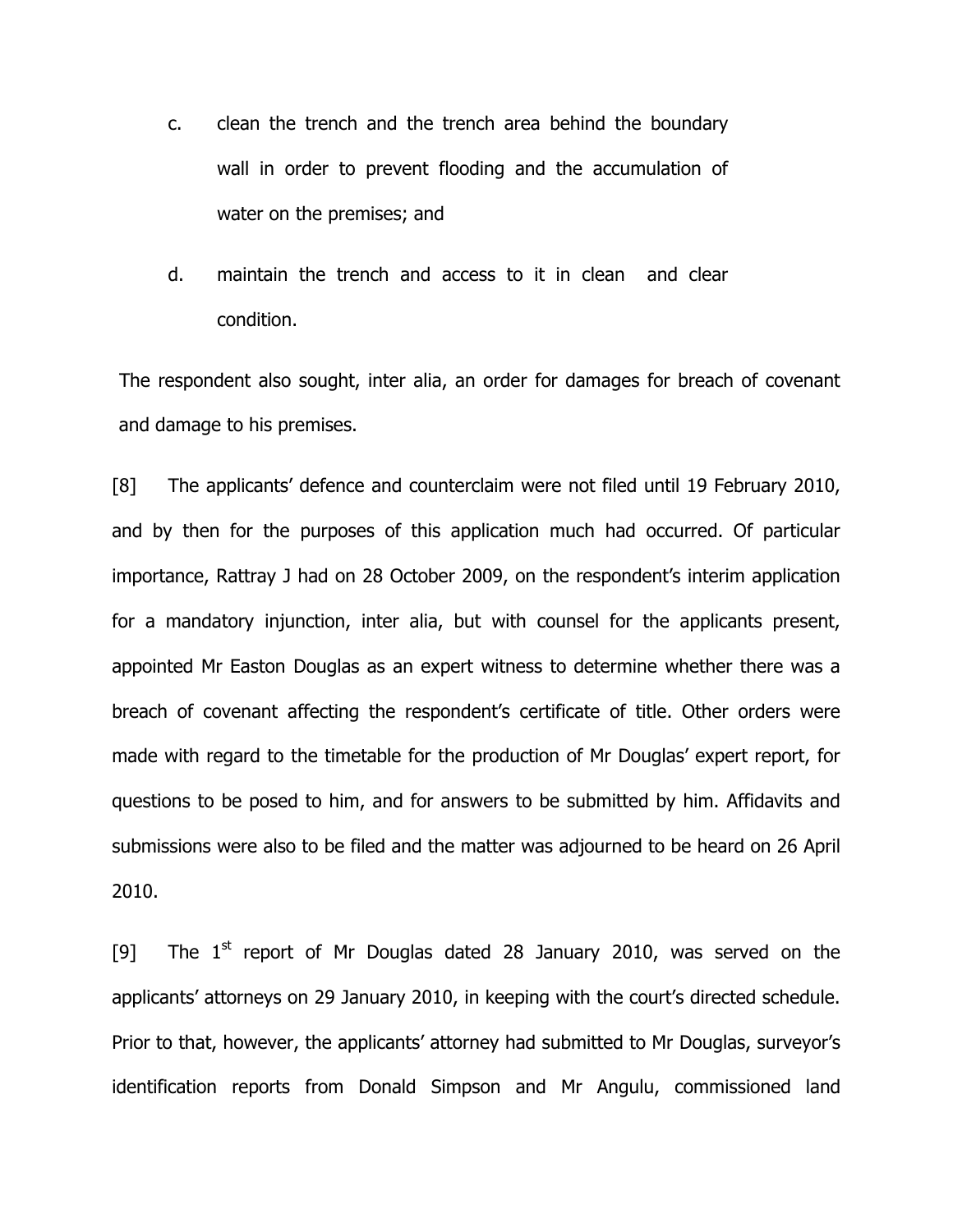surveyors on 3 November 2009, and Mr Douglas had also attended the premises of the parties and conducted a survey of the same on 11 January 2010. A defence to counterclaim was filed on 20 March 2010 and the respondent's application scheduled for 26 April 2010 was adjourned on that date, heard by Campbell J on 30 April 2010 and the mandatory injunction which had been asked for was refused.

[10] Campbell J adjourned the case management conference to facilitate mediation, which occurred on 9 November 2010, but which was unsuccessful. The case management conference took place before Sinclair-Haynes J and among the orders made was that the trial date was set for 10 and 11 February 2011 with time-tables for standard disclosure, inspection, production and service of witness statements. However, an oral application by the applicants' attorneys for a further expert report to be permitted was not heard by the judge due to a conflict of interest.

[11] On 23 November 2010 Edwards J ordered, on the basis of an application before her, that the report by the court-appointed expert had been done in respect of the interim application then before the court, and before the applicants' pleadings had been filed, that Mr Douglas, chartered surveyor (who was present at the application), conduct a further survey of the premises. It was ordered that the parties submit their respective contentions to him and that Mr Douglas attend on the premises for a further survey on 2 December 2010 at noon. The draft expert report was to be submitted by 7 December 2010, questions on the same by 21 December 2010, and the final expert report was to be submitted by 10 January 2011.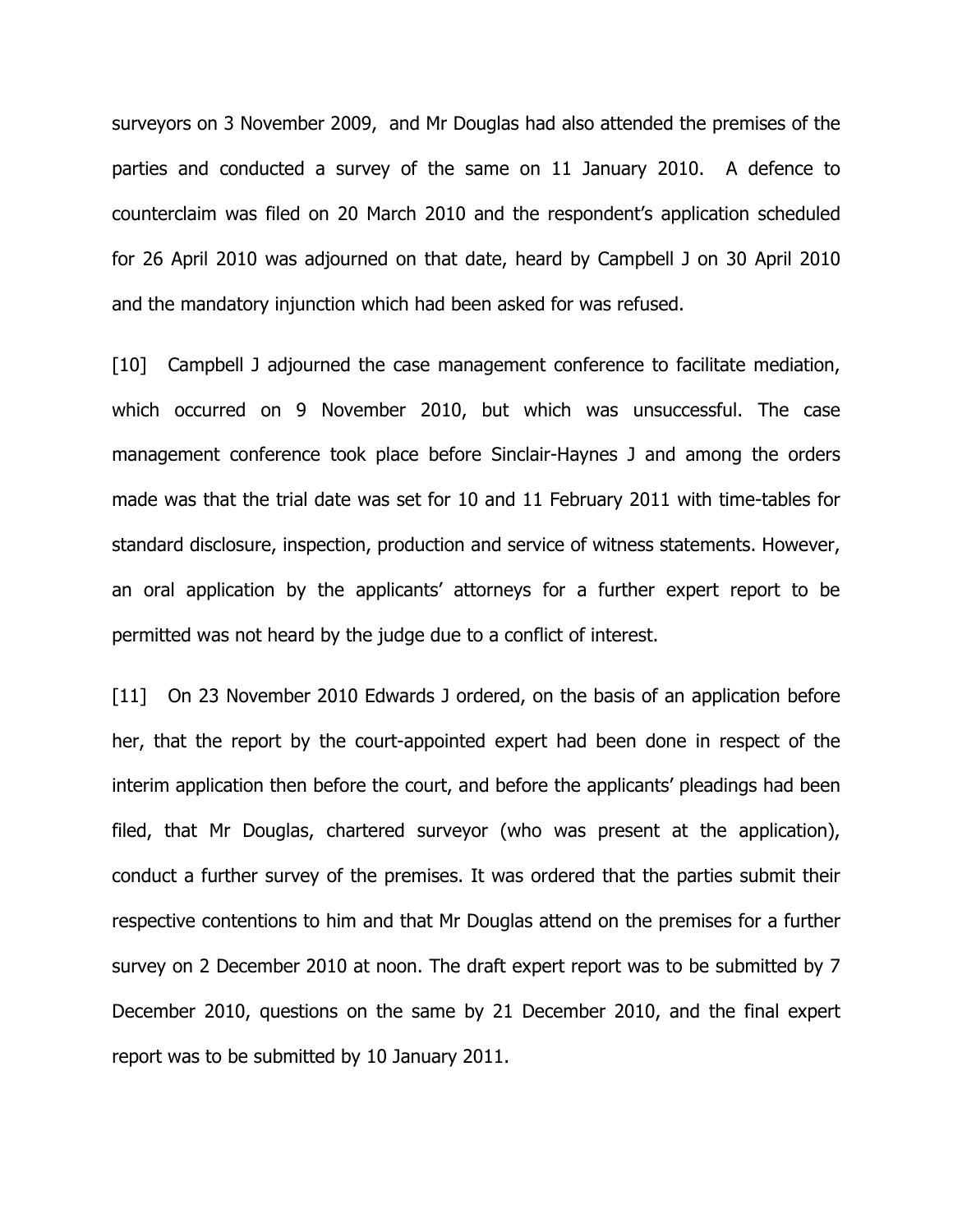[12] Prior to the production of the final report, it was the applicants' contention that their attorneys had submitted to Mr Douglas two items of correspondence, namely letters dated 16 and 30 November 2010, informing, inter alia, that the applicants alleged that the respondent had committed several breaches by using the applicants' wall as the backing of his basement level accommodation and attaching stairs to their wall thereby encroaching onto their premises by about 4 inches. They also asked the expert to distinguish between a chartered land surveyor and a chartered surveyor.

[13] The final expert report dated 10 January 2011, was received on the following day by the attorneys. At the pre-trial review the applicants' attorneys requested that the expert attend court as certain matters had not been addressed in his report. The application was opposed, however, the court ruled: that the expert report of Mr Douglas dated 10 January 2011 be admissible at trial; that he should attend the trial and each party would be at liberty to cross-examine him; and that the costs of his attendance was to be borne by the applicants.

[14] The trial date fixed for 10 February 2011 was adjourned as senior counsel for the applicants was ill, but counsel for the applicants claimed that the fact that the boundary line and the matter of the encroachment had not been addressed in the expert report had been brought to the attention of the court. On 31 October 2011, the respondent filed a "Notice of Intention to Amend Defence to Counterclaim" in essence denying the allegations of encroachment, trespass and breach of restrictive covenants claimed by the applicants in their counterclaim. The trial commenced on 21 November 2011.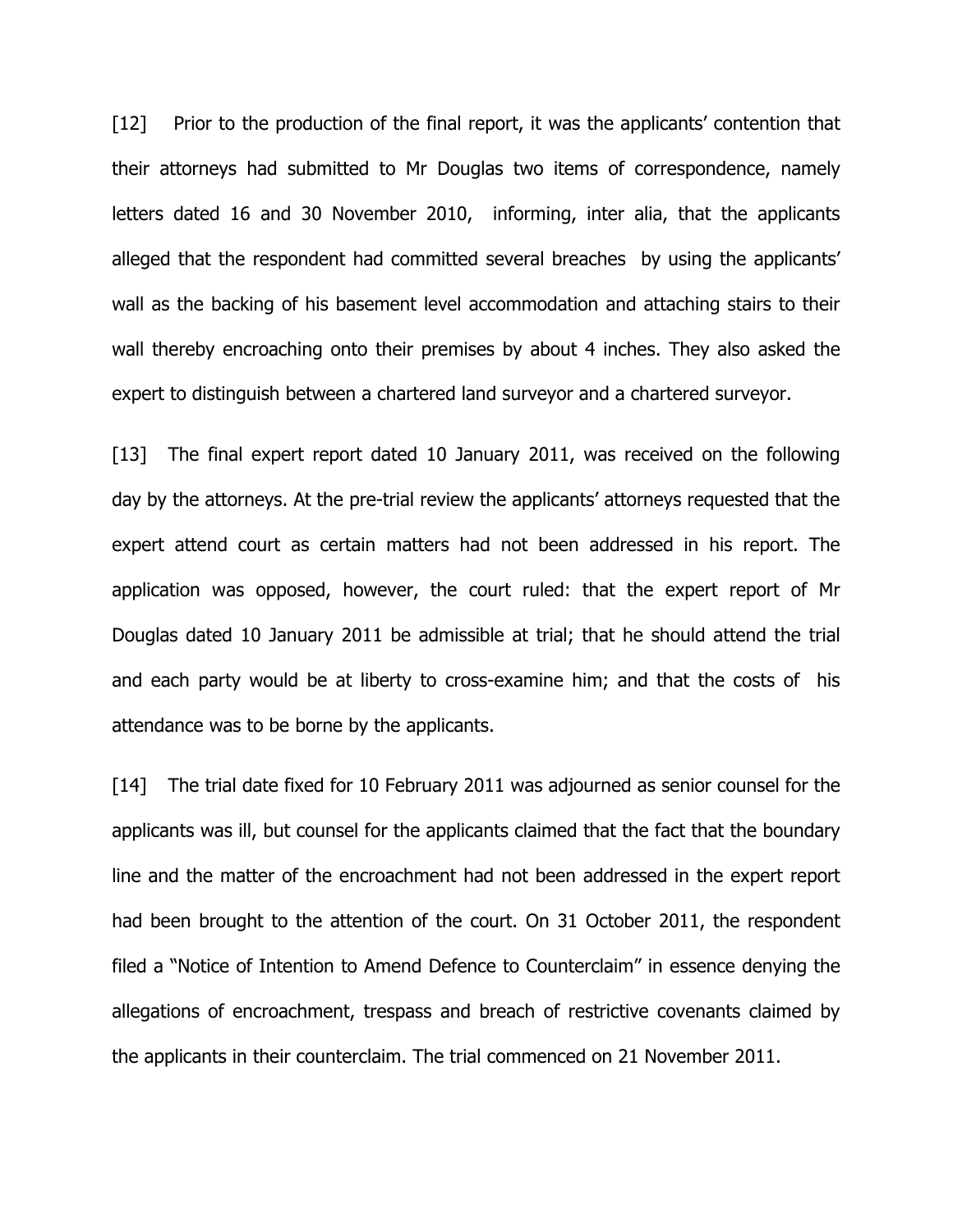[15] At the trial, the respondent contended that the applicants disclosed a surveyors' report of Mr Angulu dated 23 October 2009, which did not address the issues raised in the applicants' counterclaim. The applicants then made their oral application for the court to accept a letter dated 24 January 2012 and a surveyor's report of Mr Angulu dated 10 January 2012 as expert evidence which then addressed the issue of the boundary line and the encroachment. The application was heard and the learned judge adjourned his ruling until October 2012.

[16] In the interim, the applicants prepared a notice of application to have Mr Angulu appointed as an expert and for them to obtain an expert report from him. That matter came before Rattray J. The file could not be located, but in any event the learned judge thought it prudent that as the claim was part-heard before Anderson J the parties should endeavour to have the application heard by him, perhaps in the legal vacation before the trial was to continue. In fact, the application was not heard until the trial recommenced in open court on 5 October 2012 and was refused by Anderson J as indicated previously.

#### The ruling of Anderson J

[17] The learned trial judge provided detailed and comprehensive written reasons for his refusal of the applications before him. He commenced by saying that although the application was dated and filed in July 2012 and there was an effort to have the matter heard in chambers before the trial recommenced, he was of the view that as the matter was already being heard in open court, any application in relation to the trial would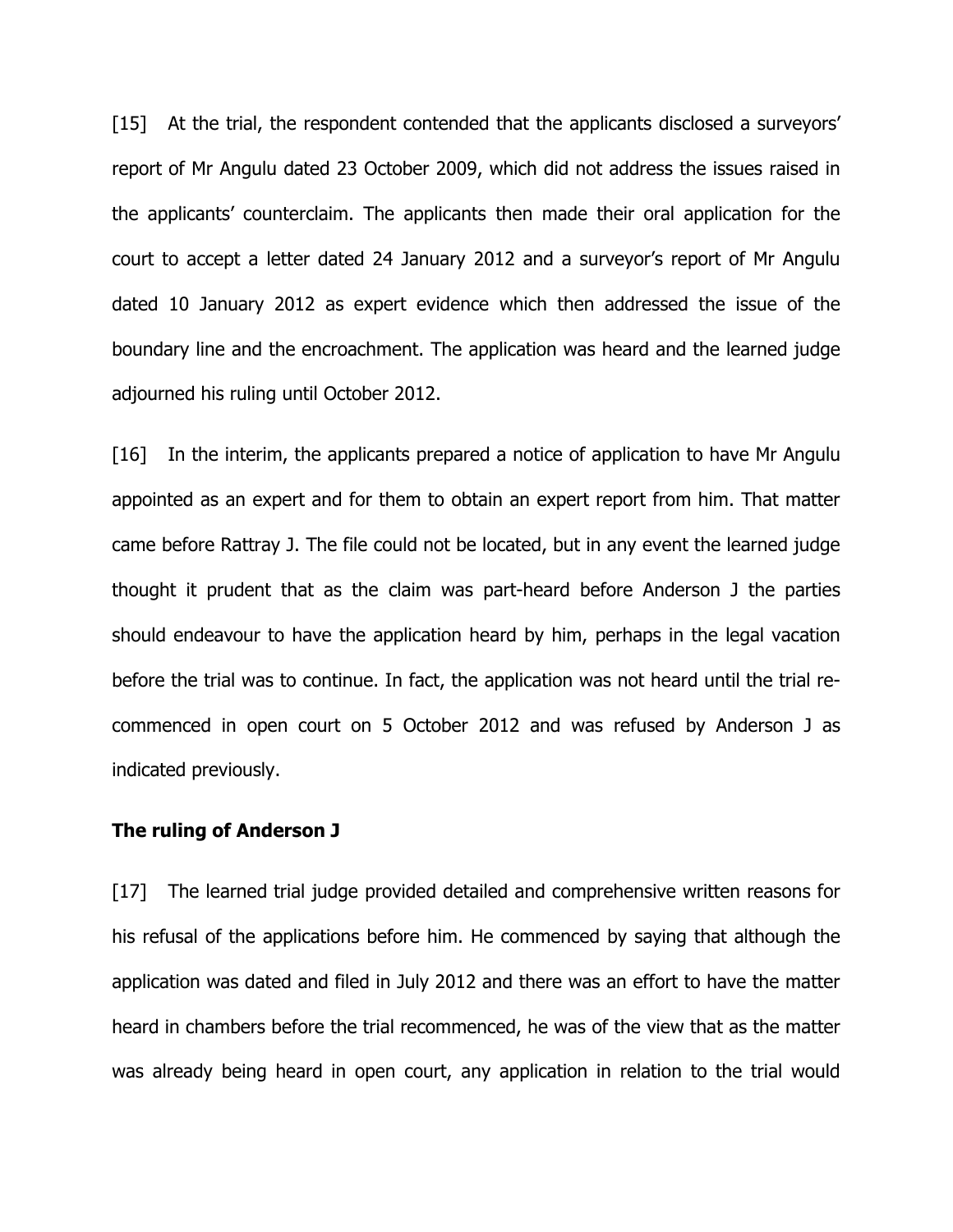have to be heard in open court also, which is why the written application was heard on 5 October 2012, the day fixed for the continuation of the trial. The learned judge referred to the notices of intention to tender hearsay statements, filed by the applicants, and which referred to the surveyor's reports prepared by Mr Angulu dated 23 October 2009 and 10 January 2012. There were no objections filed in respect of these notices, and the learned judge acknowledged that the applicants would not therefore have been obliged to comply with the conditions expressed in section 31E of the Evidence Act and the documents could have been tendered as hearsay documents in the case for the defence at the trial. However, he did circumscribe that by stating that even if the technical requirements of the Evidence Act had been met, there were still other conditions to which admissibility of the evidence would be subject, which were its relevance, whether its probative value outweighed its prejudicial effect and whether there had been compliance with the Civil Procedure Rules 2002 (CPR).

[18] The learned judge rejected the contention of the applicants that Mr Angulu could be permitted to give "first hand evidence" or evidence of primary facts. The learned judge stated that the survey drawings could not be taken as "constituting evidence of facts" as a survey drawing is "of necessity a drawing based on the expert opinion of a surveyor as derived from years of academic training and practical experience in the field of land surveying and the preparation of survey drawings". He found that the letter dated 24 January 2012 which spoke to the disputed boundary wall between the two premises being on the applicants' premises and inches from the registered boundary line, and the survey diagrams would be of no relevance if not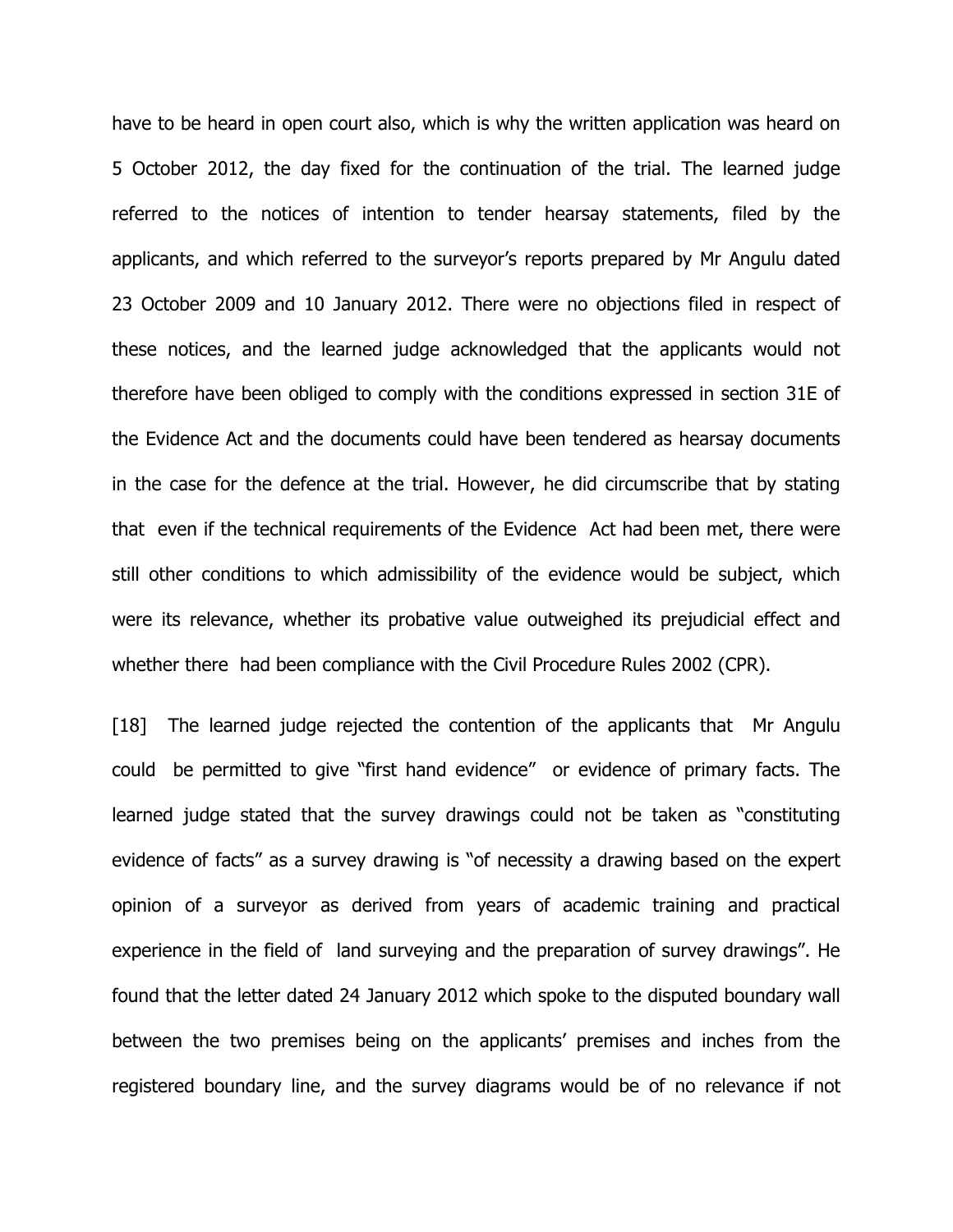being tendered as opinion evidence, which, he said, could only properly be permitted by the court if adduced as expert evidence. However, he concluded that the applicants having not obtained and/or served an expert report had failed to comply with rule 31 of the CPR, the provisions of which were expressed in mandatory terms, which could not be waived.

[19] The judge then dealt with whether the applicants should be permitted to have Mr Angulu provide expert evidence and also whether he should be permitted to provide an export report. He made it clear that the letter dated 24 January 2012 and the survey report dated 10 January 2012 did not comply with the provisions of rule 32 of the CPR, as neither of them was an expert report within the meaning of that rule, the provisions of which, he stated, were also expressed in mandatory terms and could not be waived. The oral application which had been part heard by him in February 2012, asking for the above documents to be accepted as expert evidence was therefore refused.

[20] The learned judge accepted that the remaining issue before him as to whether Mr Angulu should give expert evidence and/or produce an expert report, was not an easy one. He set out how he viewed the objective of expert testimony and the fact that the expert must understand his duty to the court and, he stated, having specialized knowledge alone was not enough. Additionally, he indicated that the court should not appoint an expert who had not expressed a willingness to act in that capacity. The learned judge concluded that he was not satisfied that Mr Angulu was willing to act as an expert as there was no evidence placed before him to "remotely suggest that".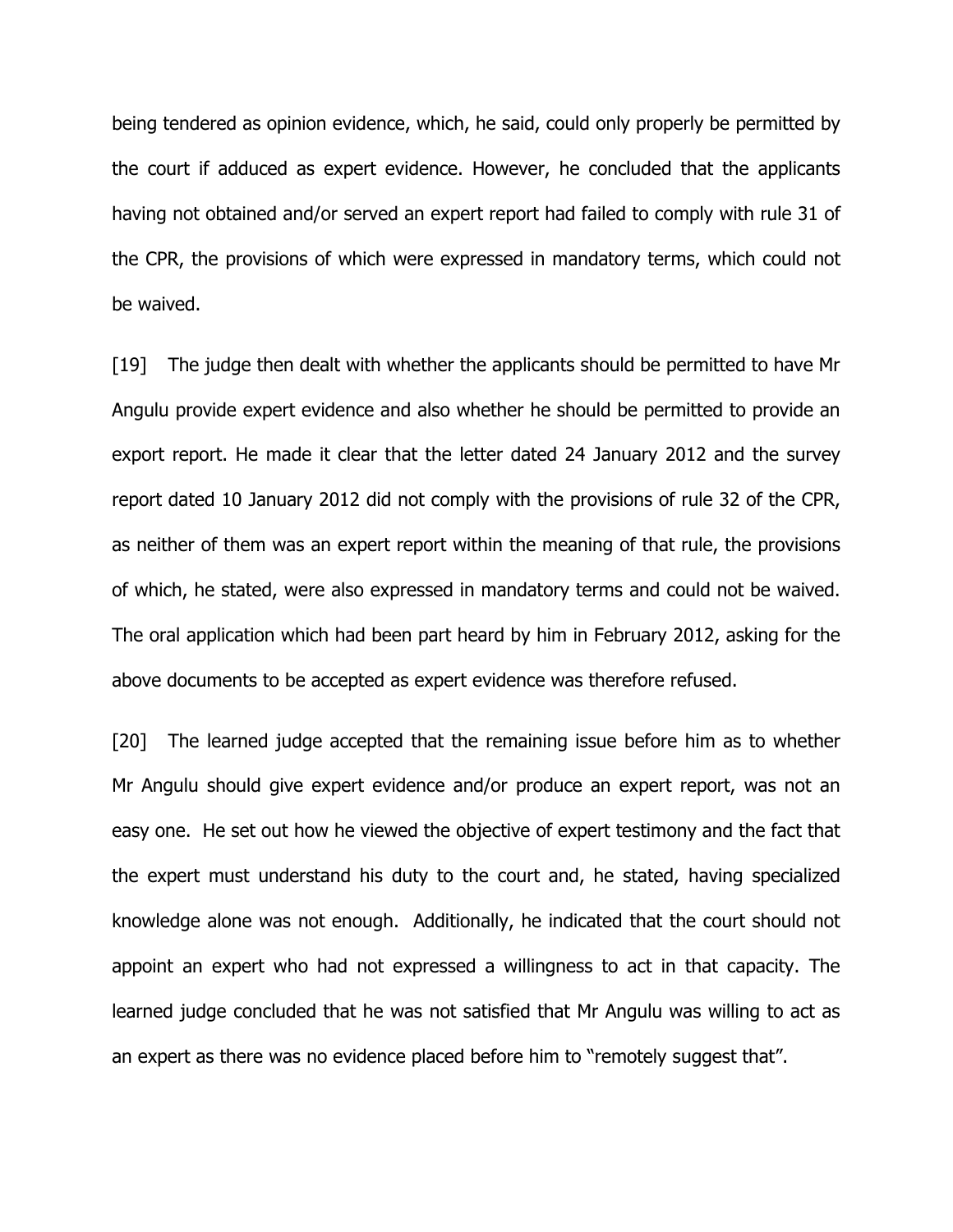[21] The judge also indicated that there were numerous factors that the court ought to take into consideration when deciding if the proposed expert could assist the court in resolving the proceedings justly, especially since an expert had already been appointed by the court. He referred to **Cosgrove and Another v Pattison and Another** (2001) Times, 13 February 2001, [2000] All ER (D) 2007 naming some of the factors as: the nature of the dispute; the number of disputes on which the expert evidence was relevant; the reasons for needing another expert report; the amount of money at stake; and the delay that calling a further expert witness would cause, which list of factors, he stated, was not exhaustive.

[22] Of course, the judge mentioned that one of the first factors for consideration was whether the expert had the appropriate academic and technical qualifications and practical expertise. He indicated that he could not accept the curriculum vitae of Mr Angulu which had been attached to the affidavit of Analisa Chapman, as no source in respect of that information had been provided, but acknowledged that the courtappointed expert, Mr Douglas, had testified to, and thereby established Mr Angulu's training and competence as a commissioned land surveyor.

[23] The judge examined the history of the matter, with particular reference to the fact that the claim had been pending since 2009, that the trial had commenced in November 2011 and should only have taken up two days of the court's time. He referred to the fact that the defence and counter-claim had been filed in 2010 and the expert report had been completed in January 2011. There did not seem to be, in his view, any good and sufficient reason for the application before the court to have been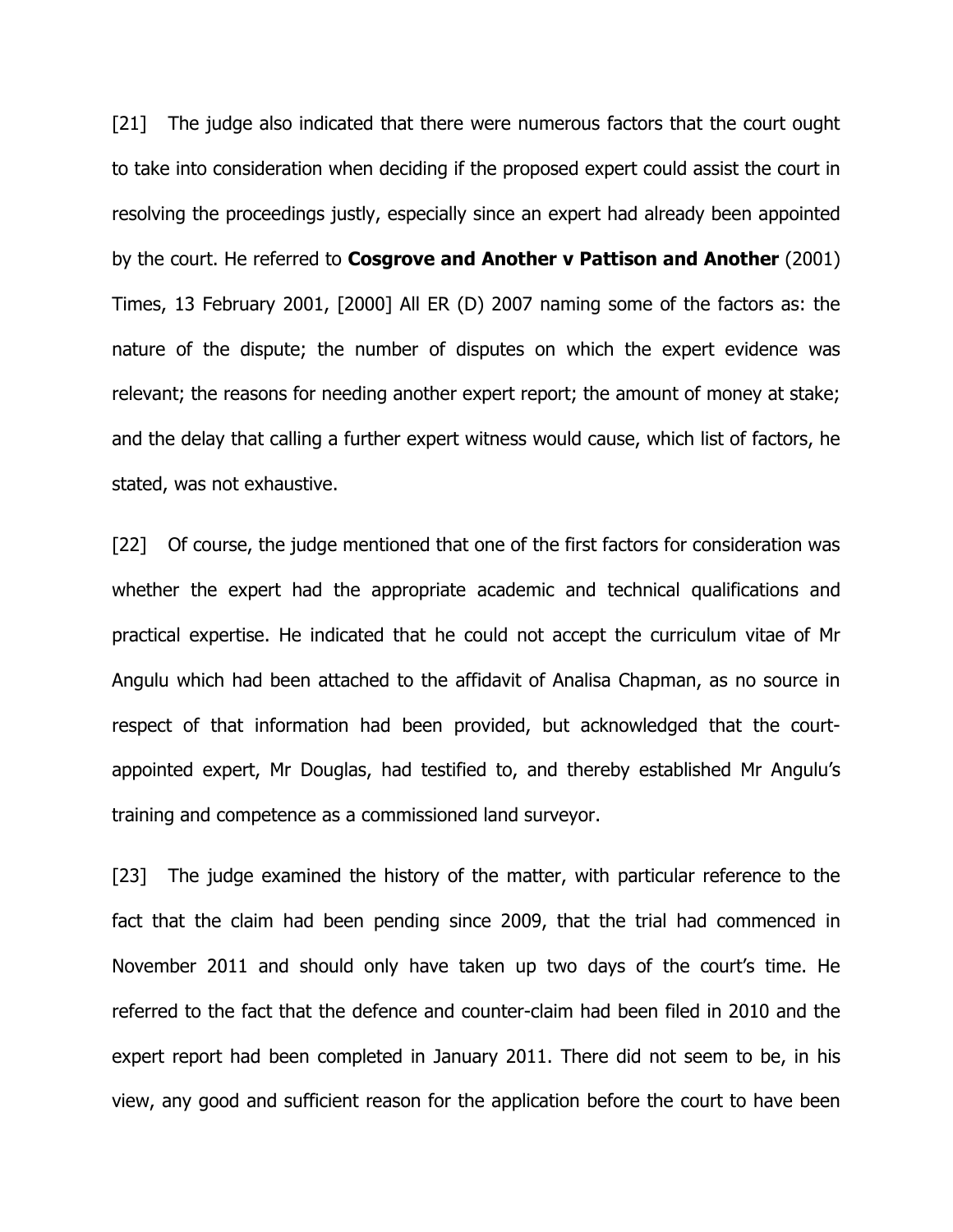made at that late stage of the proceedings, when the case for the respondent had been closed. He stated that the applicants should have been aware that they had to prove their case in respect of trespass and encroachment and that they required the services of a commissioned land surveyor to do so.

[24] He did not accept that the applicants only became aware of the distinction between the two branches of the profession, viz chartered surveyor, which is what Mr Douglas is, and a commissioned land surveyor, which is what Mr Angulu is, when Mr Douglas was being cross-examined. In his view, that distinction ought to have been recognised on the production of the expert report and, in any event was foreshadowed, he said, by certain questions posed to Mr Douglas by the applicants' attorneys by way of letter dated 30 November 2010.

[25] Although he accepted that the respondent had a duty also to assist the court, as neither the respondent, the applicants nor the court appeared at the time of the appointment of Mr Douglas to have appreciated that in his discipline he did not do specific land measurements and so could not testify as to whether the disputed wall was within a registered boundary, but was trained in estate management and land administration etc, the learned judge decided that it was more incumbent on the applicants to have brought this anomaly to the attention of the court as the burden lay on them to prove their case. It concerned the judge that given the circumstances then existing, the respondent may require time to obtain another expert to give evidence to counter that which Mr Angulu proposed to give; the respondent's case would have to be reopened and the result of all that would mean that the case would take up thrice the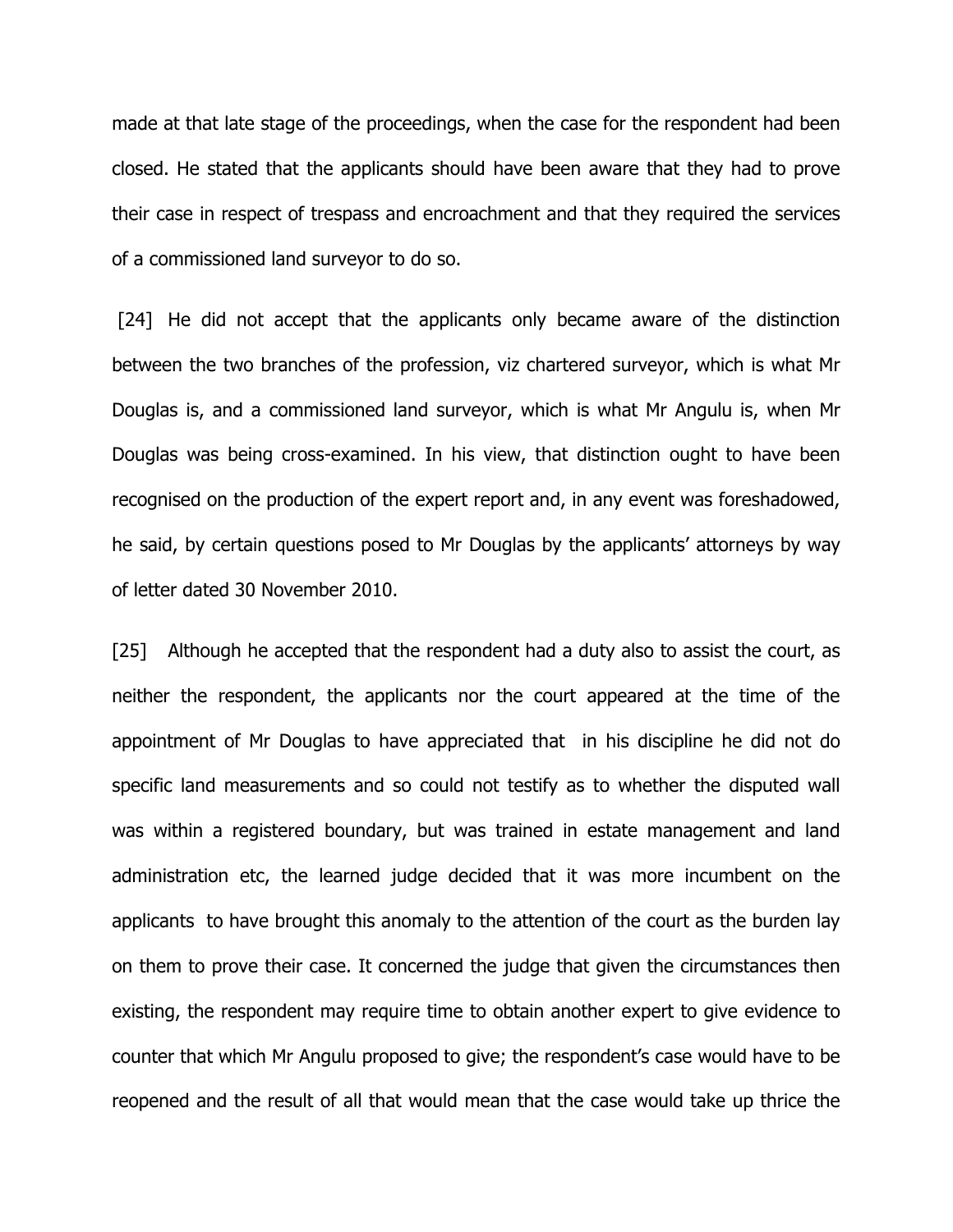time initially reserved for it on the court's schedule. The judge concluded that the delay could only be attributed to "a failure by the Defendants' counsel to conduct their legal work pertaining to this case in a manner which would assist in furthering this court's over-riding objective to deal with cases justly" and indicated that this would weigh heavily on the prospect of success of the application.

[26] The judge then turned his attention to what he described as an important concern, which was the required objectivity of a person to be appointed as an expert by the court, one who ought not to tailor his opinions in his expert report to suit one side or the other. He expressed concern with regard to the fact that Mr Angulu had provided a particular opinion for one of the parties in the claim and that, therefore, he said, left the court "feeling skeptical about Mr Angulu's independence and/or unbiased approach". The judge said that even if Mr Angulu could be thought, after careful consideration not to be influenced by his findings, he having created those findings while working at the behest of the applicants his objectivity could not be presumed. On this point the learned judge said at paragraph [45]:

> " ..insofar as the relevant issue is concerned, nonetheless Mr. Angulu certainly cannot, under any circumstances, start of with, as it were, 'a clean sheet,' in-so-far as his objectivity is concerned. This is simply because, the Court should not presume objectivity based merely on a person's professional expertise and/or training as to do so, would be impractical. Objectivity on the part of an expert is always to be hoped for and indeed is what the Rules of Court expects, [sic] but may simply in the particular context of a particular case and with a particular expert operating in that context, simply be unattainable. This is because, as recognized in various Court Judgments, both emanating from within and without the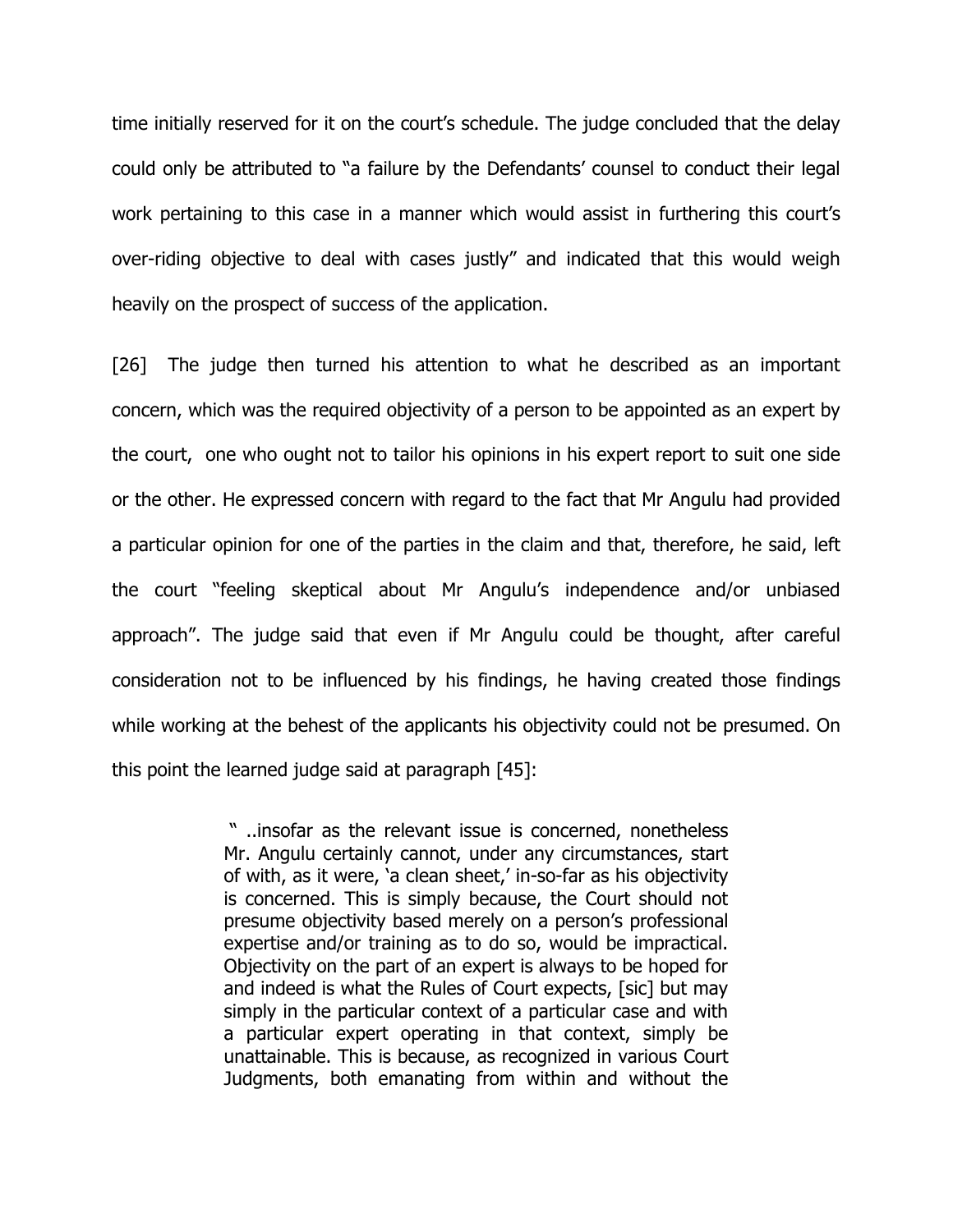Caribbean region, bias can be conscious as well as unconscious."

[27] To understand the complete thinking of the judge on this very important aspect of the exercise of his discretion whether to allow the application before him, I think it necessary to set out some rather unusual statements made by him at paragraph [49] of

the judgment. He stated:

"Like it or not, everyone will not be possessed of that requisite objectivity in each and every matter in respect of which his or her expertise is being sought. This can be for varying reasons, many of which are quite readily understandable. It could be because of personal closeness to one of the litigating parties which in and of itself, may create an unconscious bias which the proposed expert is himself or herself, unaware of. It could also be because of several other reasons, not the least amongst which being that prior to one having been sought as an expert, one had been engaged in a commercial relationship, particularly in one such concerning the very same matter which is now in dispute between the litigating parties. Even if one can actually be objective as an expert in such a circumstance, nonetheless, the appearance of objectivity in that type of circumstance, would be far less than apparent. This is why the maxim- 'Justice must not only be done, but manifestly and undoubtedly be seen to be done,' is of such importance, in a context such as the one now at hand. The litigating parties should be able to have confidence in the decision of this Court to appoint someone as an expert, who is possessed, not only of the requisite skills and/or academic training but also, of the requisite objectivity. Such confidence though, cannot properly be expected to exist in a circumstance wherein a party whose assistance as an expert is being sought in a particular case, had previously performed services of the same nature which it is later sought to have him perform as an expert, for one of the parties to the relevant dispute under litigation..."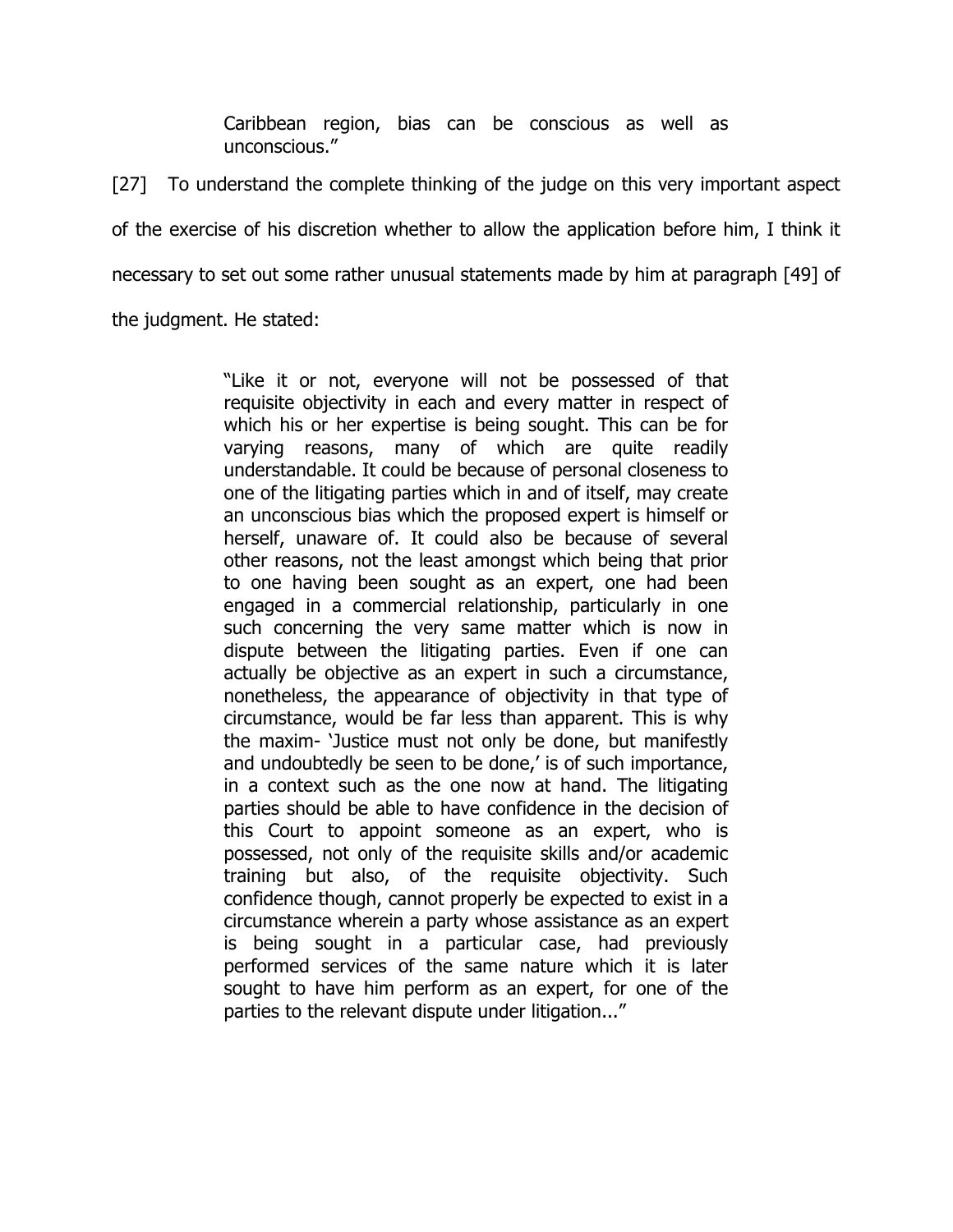[28] The learned judge rejected any submission from counsel for the applicants that a certification by the expert that he understood his duty to the court was sufficient, as he indicated that the court ought never to be viewed as a rubber stamp. He also rejected a further submission from counsel that the court should wait to see if any perceived bias could be unearthed in cross-examination, as he stated, it was for the court to determine whether one should be permitted to be appointed an expert from the outset, pursuant to the rules.

[29] He therefore ruled for the reasons stated, that the documents could not be deemed expert evidence, nor could Mr Angulu be permitted to be an expert in the proceedings at that late stage, nor would he be permitted to submit an expert report.

[30] He also refused leave to appeal his ruling as he stated that leave could not properly be granted on any ruling in respect of admissibility of evidence, or any ruling **during a trial,** as it would not constitute a proper basis for a procedural appeal under rules  $1.1(8)$  and 2.4 of the CAR.

#### The application

[31] The application for permission to appeal was supported by two affidavits sworn to on 1 November 2012 by Analisa Chapman, one stated to be in support of the application and the other stated to be of urgency. The affidavits set out the background to the matter, the chronology of the matter before the courts as previously set out herein and attached exhibits and written submissions filed in the court below.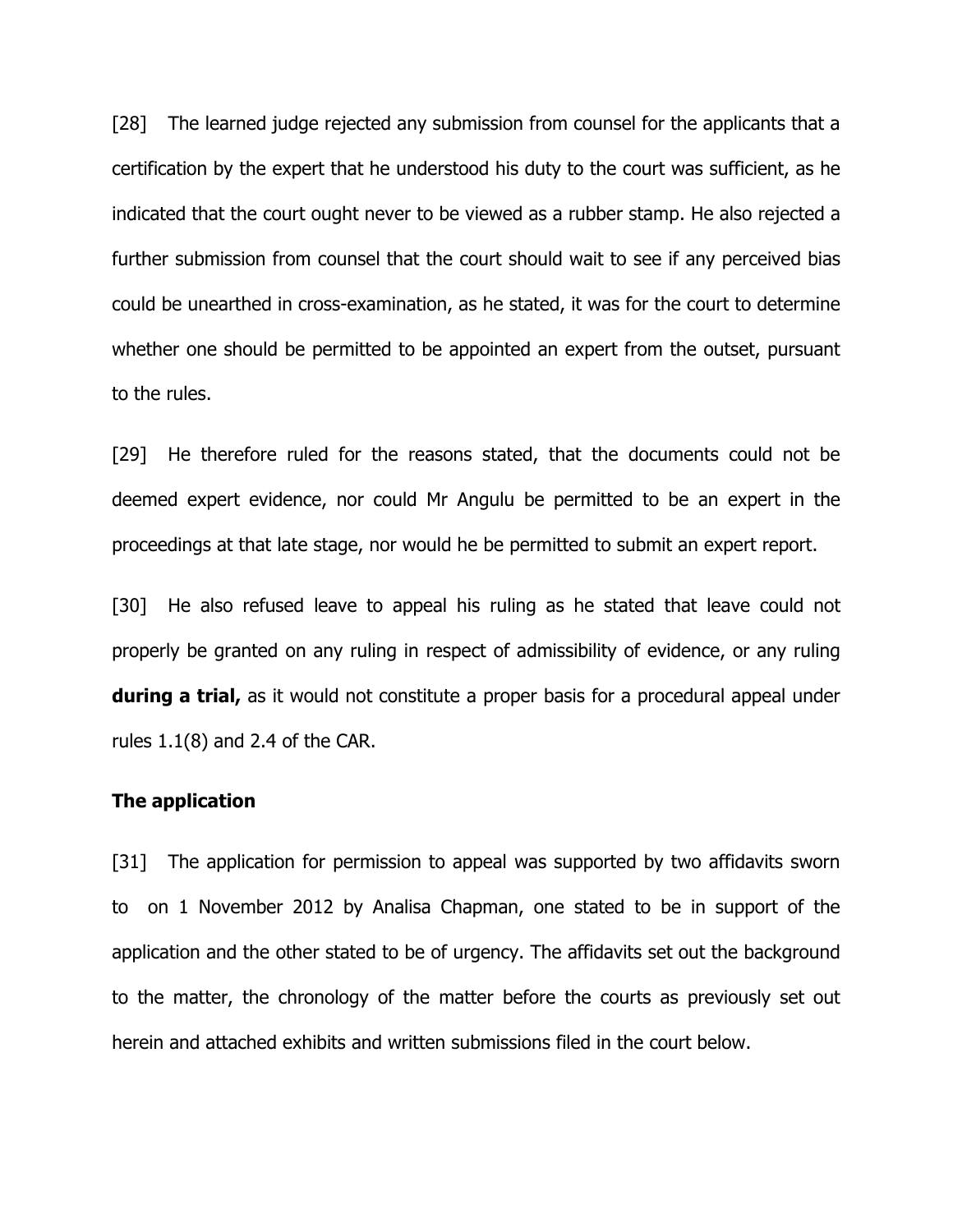[32] Mr Nelson submitted that the position taken by the trial judge that he had no jurisdiction to grant leave to appeal in respect of a decision made during the trial was clearly wrong, and he referred to section 11 of the Judicature (Appellate Jurisdiction) Act and rule 1.8(2) of the CAR. Counsel submitted that the trial judge ought to have granted the application before him as the court appointed expert did not have the qualifications to deal with the crucial issue that he was required to investigate and which the proposed expert was being asked to assist the court with. The issue was whether the wall between the two premises is on the boundary line as the respondent alleges, or 4 inches within the boundary on the applicants' property, as the applicants contend.

[33] Counsel relied on the principles enunciated in **Nottinghamshire and City of** Nottingham Fire Authority v Gladman Commercial Properties and Another [2011] EWHC 1918 (Ch) [2011] 1 WLR 3235 stating "that all parties should be given the fullest opportunity to fairly and fully present their case" and Cobbold v London **Borough of Greenwich** [1999] EWCA Civ 2074, wherein, he submitted, it was stated that, "there is an overriding need to ensure that justice is not sacrificed".

[34] Counsel submitted that if the application was not granted, the applicants would suffer irremediable harm, whilst although the respondent complained of the delay which may be the result, and the learned judge had referred to it, the respondent had been given permission to re-open his case and to address certain aspects of his witness statement which had previously not been permitted. Thus, in those circumstances the respondent would suffer no prejudice. Additionally, counsel argued that had the oral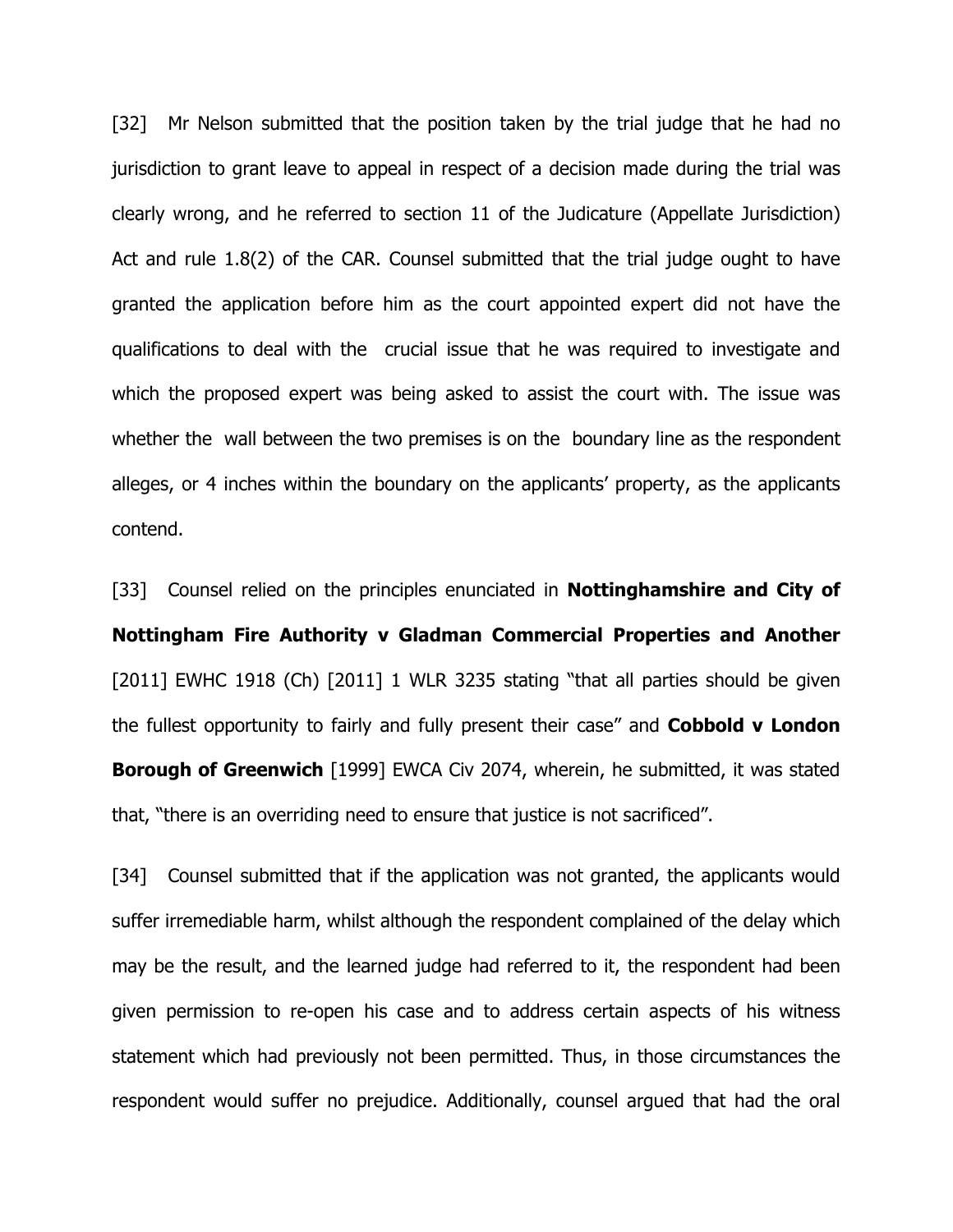application been granted in January 2012, or the written application been heard in chambers, as it could have been before the continuation of the trial in October 2012 in open court, the expert report could have been obtained in time for the recommencement of the trial, and no time would have been lost.

[35] Counsel argued that an expert witness can give evidence of primary facts. Also, the respondent had the option and opportunity for Mr Angulu to be called and crossexamined in respect of the notices of intention to rely on hearsay documents, which he did not do. Counsel complained that the reason the applicants were unable to comply with rules 31 and 32 of the CPR was that they were awaiting the permission of the court to do so. Counsel submitted that the court should not require any more "evidence" in relation to whether the expert was willing to attend court to give evidence than the fact that one of the parties before the court has made an application for him to do so. Equally, counsel argued, the learned judge had erred in contending that Mr Angulu lacked objectivity, because there was no legitimate basis for coming to that conclusion, as the CPR does not preclude an expert from giving evidence simply because he has done work in the past, for the party who is seeking the order for him to be appointed as an expert for the court. What is important, counsel submitted, is that rule 32 is complied with.

[36] Counsel submitted further that the statement by the judge that he rejected the position of counsel that they only realised for the first time that they required a commissioned land surveyor when Mr Douglas was being cross-examined, was a misunderstanding of the applicants' position, which they contended was that they only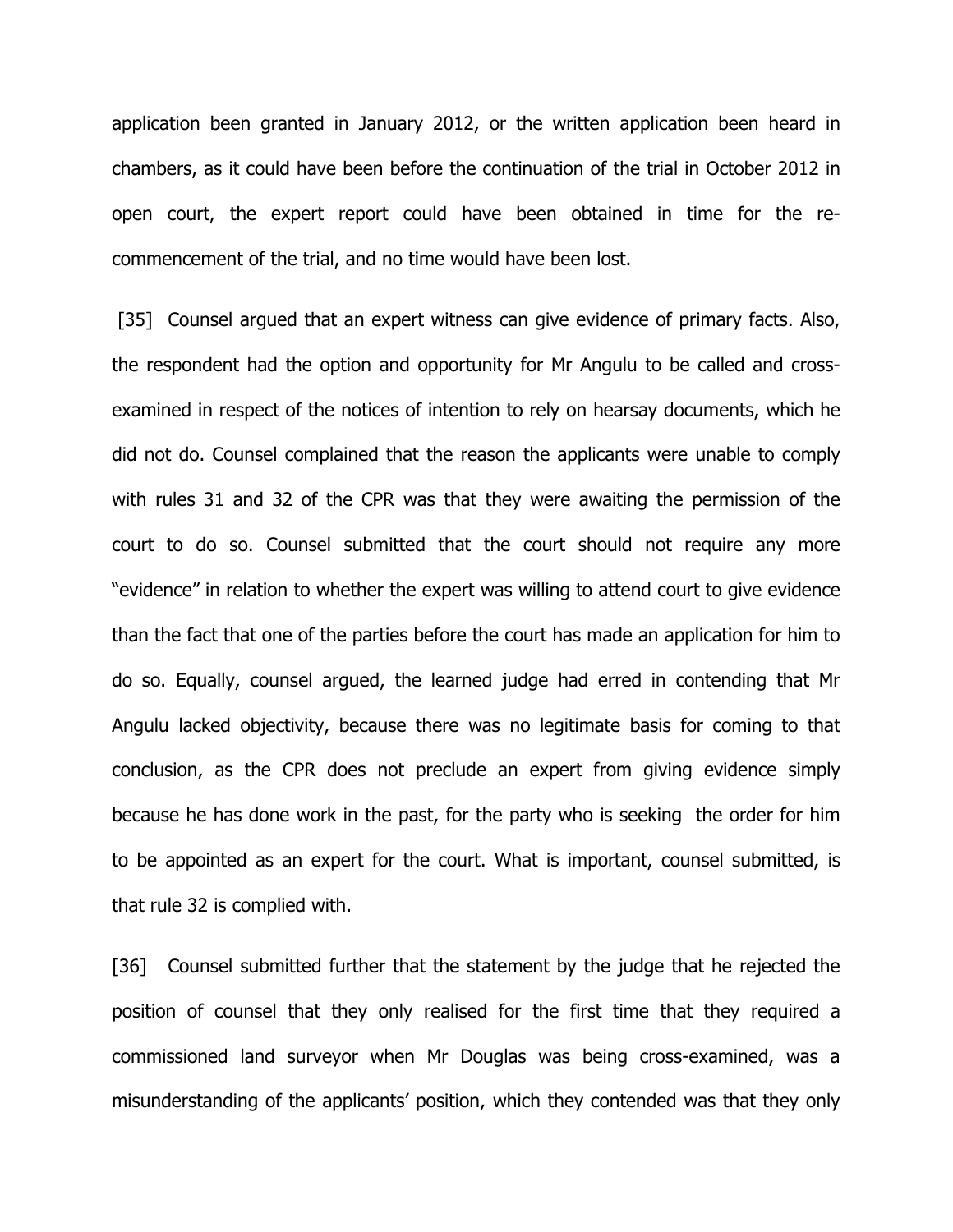realised when Mr Douglas was being cross-examined that he was not qualified to give evidence on encroachment as he was "only" a chartered surveyor.

[37] In keeping with the justice of the case, the overriding objective and the principles set out in Hannigan v Hannigan [2002] 2 FCR 650, Hertsmere Primary Care Trust and Ors v The Estate of Rabindra-Amandh [2005] EWHC 320 (Ch) and endorsed in this court in Medical and Immuniodiagnostic Laboratory Ltd v **Dorett O'Meally Johnson** [2010] JMCA Civ 42, counsel asked that the application be granted and the appeal be allowed.

[38] Miss Mullings for the respondent referred to the chronology of the case through the courts and said that the court had not erred in refusing the application as the applicants should have known that the proper person to conduct the survey was a commissioned land surveyor, and the resume of Mr Douglas had pointed that out. It was too late, counsel argued, to endeavor to bring in an expert at a time when the respondent had closed his case. Counsel submitted that the three issues before the court were whether the appeal was an abuse of process, particularly in light of the noncompliance with the CPR, whether the court could proceed in the absence of the notes of evidence and whether the Court of Appeal should allow an appeal on an interim issue when the substantive matter was still being heard by the court below.

[39] Counsel put forward several contentions which included the fact that: (i) the respondent and the court-appointed expert had already been cross-examined and the court did not have those notes before it; (ii) that the applicants had failed to comply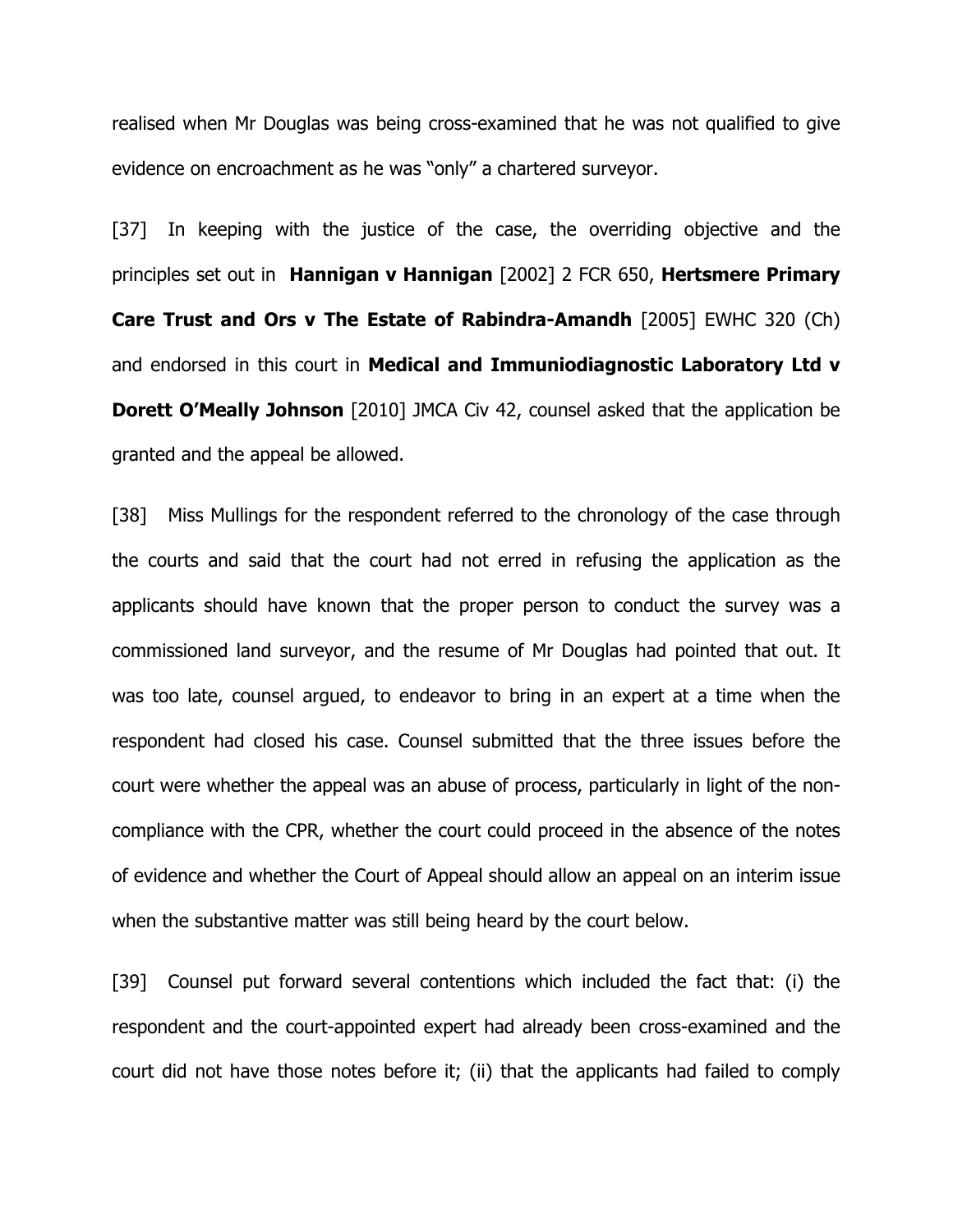with the CPR and particularly could not show that Mr Angulu had the requisite objectivity especially as required by rule 32; (iii) the matter was being presided over by the trial judge who had exercised his discretion lawfully, which the court should not disturb; and (iv) in any event sufficient time had already been spent on the case and any further delays would be prejudicial to the respondent.

[40] Counsel reiterated that it was an abuse of the court's process to have failed to comply with the mandatory requirements of the CPR and particularly referred to rules 31 and 32 and, the case of Dorothy Vendryes v Dr Richard Keane and Karene **Keane** [2011] JMCA Civ 15, for that submission. Counsel entreated the court not to proceed without the benefit of the notes of evidence as the court would be proceeding at a disadvantage as it would not have before it all the material that was before the trial judge. Counsel also stressed the fact that any appointment of an expert after the close of the respondent's case would be extremely prejudicial to him and ought not to be countenanced by the court, as it would open the flood gates for litigants to challenge the applicability and operation of mandatory rules of court. Counsel argued that in all the circumstances of this case the appeal should be dismissed.

#### Discussion and analysis

[41] In this application and appeal I recognise that the court is exercising what Lord Diplock referred to in Hadmor Productions Ltd and others v Hamilton and **Others** [1982] 1 All ER 1042, 1045, as "a limited function". Although in that case their Lordships were dealing with the grant/refusal of an injunction, the Board was similarly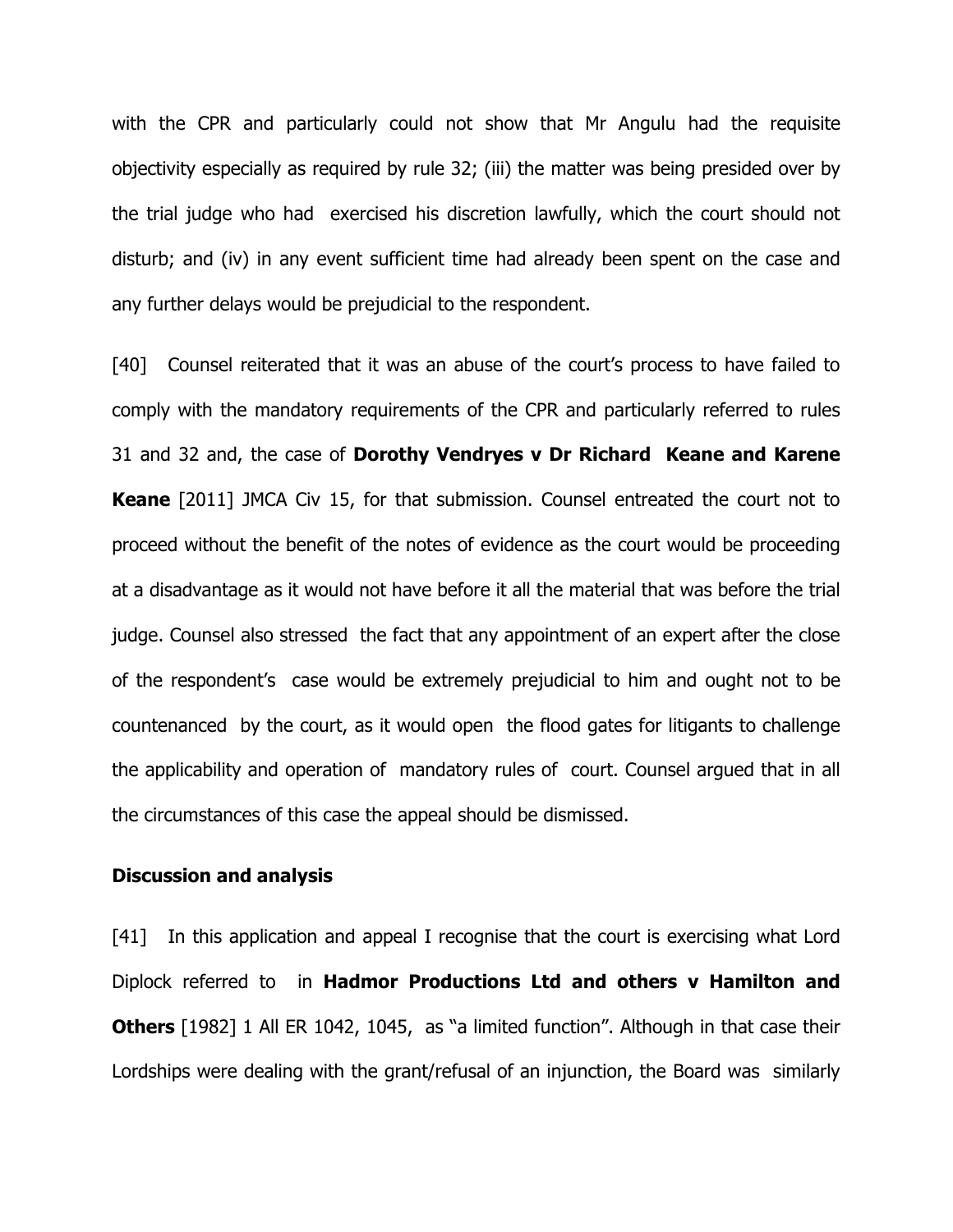considering the exercise of the discretion of the judge(s) in the court below, so the principles are applicable. At page 1046, Lord Diplock in delivering the seminal judgment of the court, had this to say:

> " ..the function of an appellate court…. is not to exercise an independent discretion of its own. It must defer to the judge's exercise of his discretion and must not interfere with it merely on the ground that the members of the appellate court would have exercised the discretion differently. The function of the appellate court is initially one of review only. It may set aside the judge's exercise of his discretion on the ground that it was based on a misunderstanding of the law or of the evidence before him or on an inference that particular facts existed or did not exist, which, although it was one that might legitimately have been drawn on the evidence that was before the judge, can be demonstrated to be wrong by further evidence that has become available by the time of the appeal, or on the ground that there has been a change of circumstances after the judge made his order that would have justified his acceding to an application to vary it…"

[42] It became clear from the evidence in this case that subsequent to the filing of the defence and counterclaim on 19 February 2010 one of the main issues which the court had to decide was whether the respondent was trespassing on the applicants' property, in that a stairwell had been built, affixed to the wall between the parties' two properties and, if the wall was within the boundary of the applicants' adjoining property then the respondent could be trespassing on the applicants' property. It therefore required the services of a professional who was qualified to measure the boundaries of lots 115 and 117 East Mountain Pride Avenue to ascertain where exactly the wall was located with regard to the respective premises and the respective plans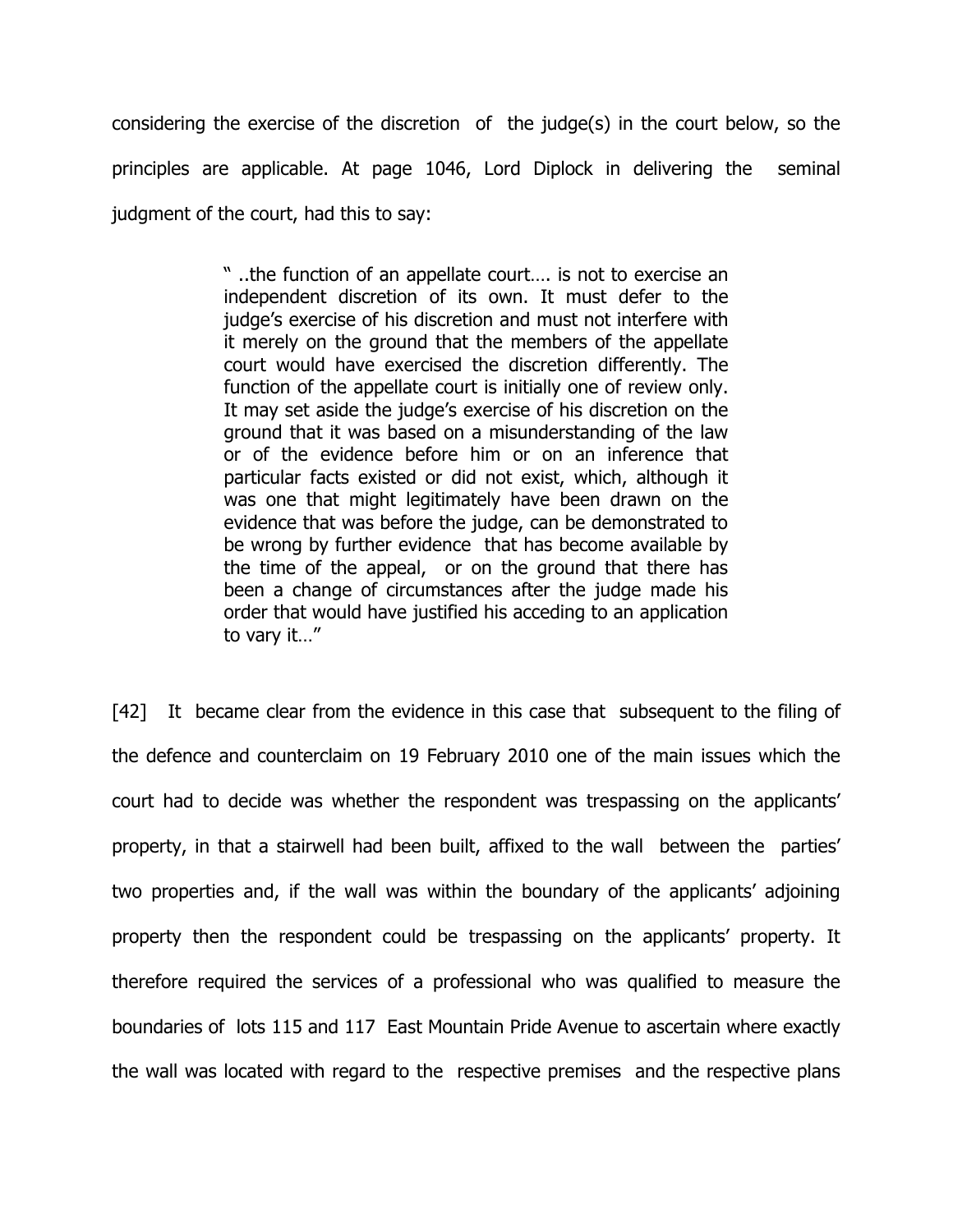attached to the relevant certificates of title, and to produce a report accordingly. This issue could not be decided without the help of the trained eye and expertise of the professional qualified to undertake that work. It is also clear that before the filing of the defence and counterclaim the issue before the court was different, requiring a different assessment from the professional. Measurement was not the issue, but the issue related to landscaping with regard to accumulation of water in existing trenches, the responsibility to clean and maintain the same, and whether a breach of the relevant restrictive covenants existed. So when the expert was appointed by the court on 28 October 2009, the focus of the court and the parties was different. I do not believe, on the papers before me, that the clear distinction between the two disciplines was initially readily apparent, certainly not in 2009, but possibly it ought to have emerged on examination of the addendum to Mr Douglas' certification, attached to the January 2010 preliminary report, which stated:

#### "3. LIMITATIONS:

a) The report is not prepared from a survey made in accordance with the Land Surveyors Act and Regulations."

and certainly later when the final report was produced in January 2011.

This limitation was repeated in the final report, but by that time Mr Douglas was also responding to questions posed to him and endeavoured to explain that:

> "A Chartered Surveyor is a person that qualifies by study and examination under the curricular of The Royal Institution of Chartered Surveyors, London,"

being: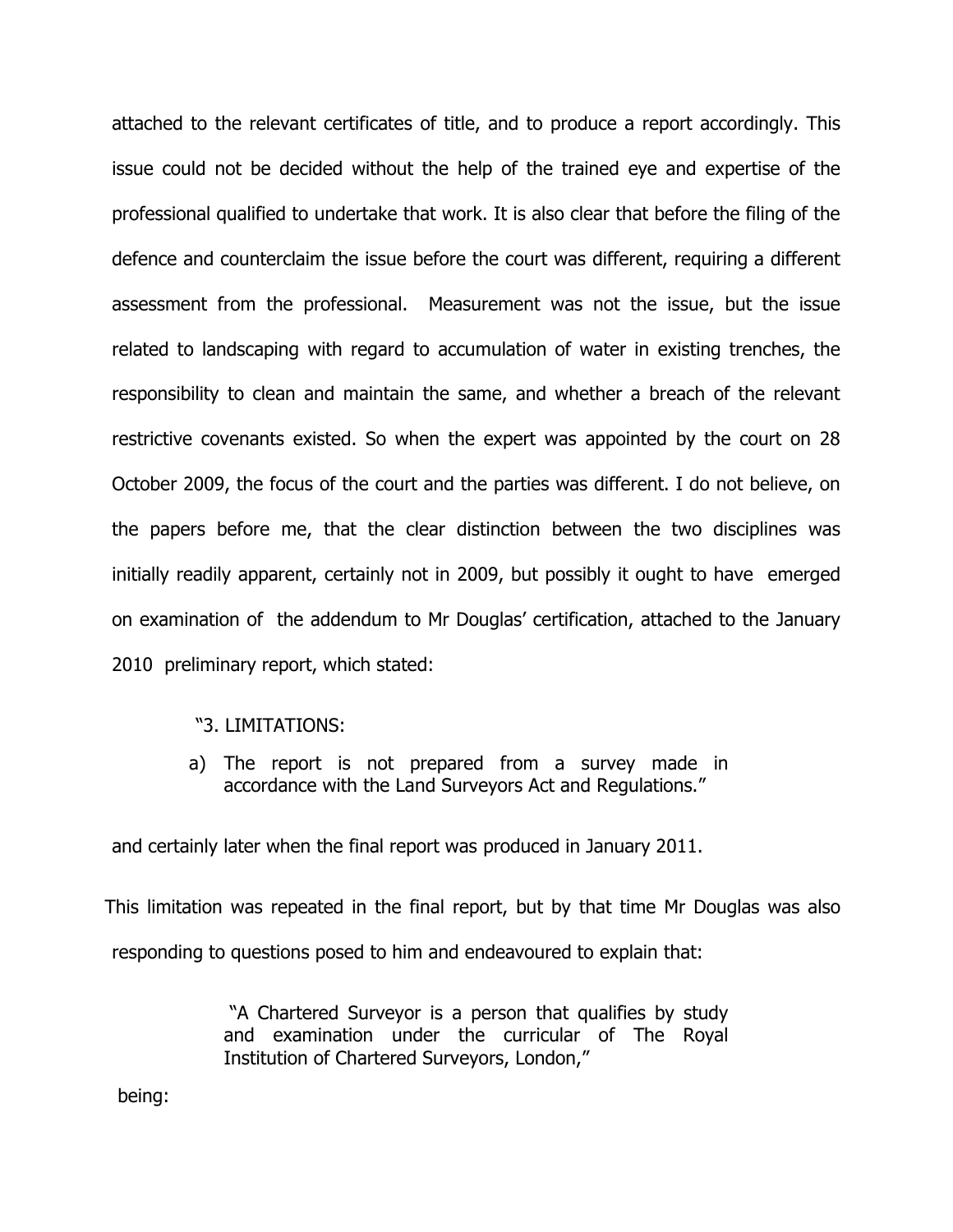"a person... trained in Estate Management or Land Administration Qualifies after successful examination as a Chartered Surveyor-General Practice"

whereas:

"A Commissioned Land Surveyor qualifies by training at the University of Technology for three years, examination and test of professional competence after which a Commission is awarded by the responsible Minister of Government to enable practice under the Land Surveyors Act."

Mr Douglas also made it clear that:

"A Commissioned Land Surveyor or Chartered Land Surveyor practices boundary, hydrographic, topographical, trigonometrical Surveys etc, under the Land Surveyors Act."

and that:

 "A Chartered Survey-General Practice, practices property services, appraisals, sales, leases, rental, auctioneering, building surveying, planning and development, property management etc."

[43] What is also clear is that it was not until January 2012 that the applicants made their application before Anderson J initially orally and then in writing by way of notice of application filed in July 2012 to have Mr Angulu appointed expert and/or to adduce expert evidence from him. The letter dated 24 January 2012 from Mr Angulu, referred to in the application, stated that he had carried out a survey on the applicants' premises in January 2012, in accordance with the Land Surveyors Act, and he noted, inter alia, that:

> "To the rear of the townhouse on the lot, there is a concrete wall separating the subject of my survey and adjoining premises number 117 East Mountain Pride Avenue.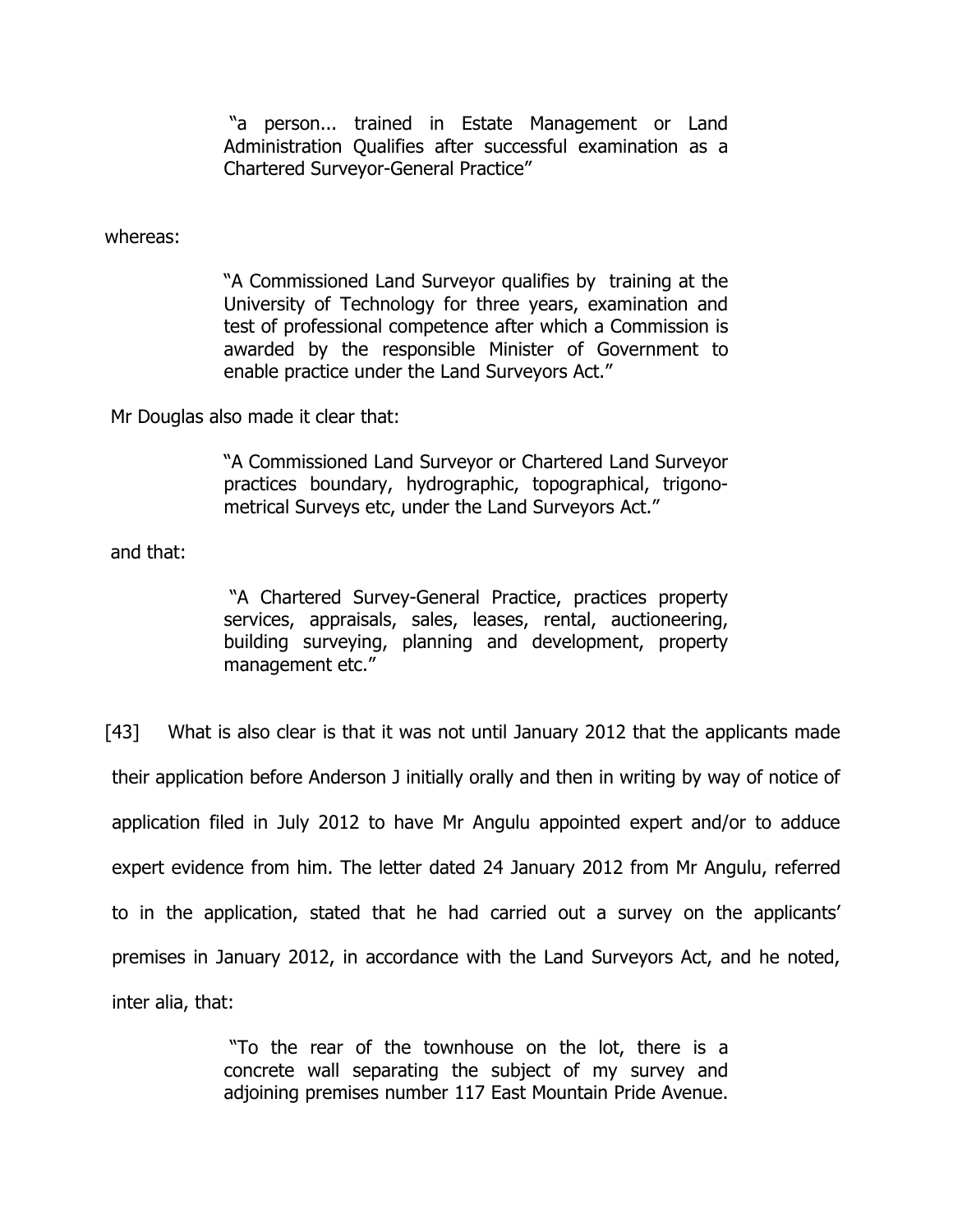The said concrete wall is within number 115 East Mountain Pride Avenue, a few inches from the registered boundary line."

He had also done a survey diagram.

[44] There is no doubt that the application by the applicants was late. The only explanation for this tardiness seems to be that the appellants' attorneys appeared not to have been aware until the cross-examination of Mr Douglas, that he was unable to conduct a detailed measurement of the registered boundaries of the properties so as to provide a report to the court. This appears on the face of it, although in conflict with the understanding of the learned trial judge as to their particular contention on this aspect of the matter, in my view, unacceptable. It is true that Mr Douglas should have indicated with clarity that he was not able to do what was expected of him. Rule 32.4 (4) of the CPR requires that the expert witness must state if a particular matter or issue falls outside his/her expertise. Mr Douglas could have, in order to avoid all these difficulties which have unfolded, stated that he was not qualified to do what was expected of him as it required the expertise of a commissioned land surveyor, instead of the rather obfuscating statement that the report was not being made in accordance with the Land Surveyors Act, which, in my view, was unhelpful. That being said however, the applicants, as the respondent has asserted, had to prove their case and should have ascertained with some certainty long before 2012 or certainly at or around January 2011 when the final expert report was produced, that it was not sufficient for their purposes, and endeavoured with dispatch to act in protection of their interests and the administration of justice, and obtain a report that was helpful in time for the trial,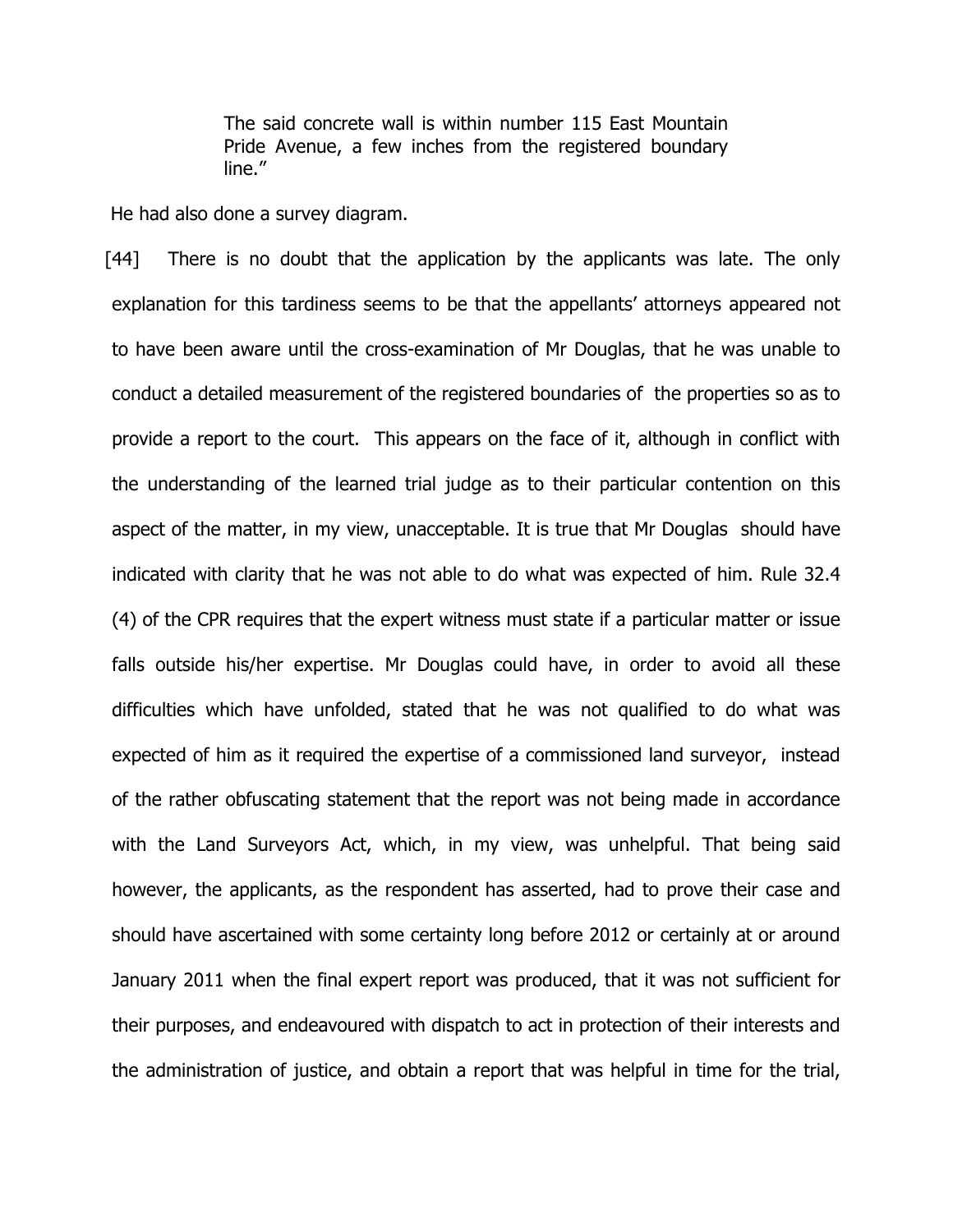so that time was not lost. The application therefore could have been made at least a year previously.

[45] That however, is not the end of the matter as the court still has an obligation in keeping with the overriding objective, to deal with cases justly, and as I understand the situation, the respondent has been granted the opportunity to reopen his case and to give evidence not previously permitted. Additionally, there is no possibility that the respondent could be claiming that he was surprised that there was an issue in the case relating to the position of the boundary between the two premises. He has filed a defence to the counterclaim and that would be the issue to be determined. It would also assist the court to have all the matters in controversy between the parties before it determined at one and the same time and to have all the assistance, if required, that can be provided by expert evidence. The respondent does not seem to me to be so severely prejudiced by an adjournment to facilitate obtaining a report that he could not have been compensated by costs. At the end of the day, the parties reside beside each other and should want a definitive ruling from the court with regard to all the issues arising relative to their respective premises in order to dictate the way forward. It seems therefore as Cooke JA said in RBTT Bank Jamaica Limited v YP Seaton and **Others** SCCA No 107/2007, delivered 19 December 2008, when dealing with a judgment striking out the appellant's statement of case because of late delivery of a witness statement, in circumstances where a trial date had been fixed and a counterclaim was still to be tried: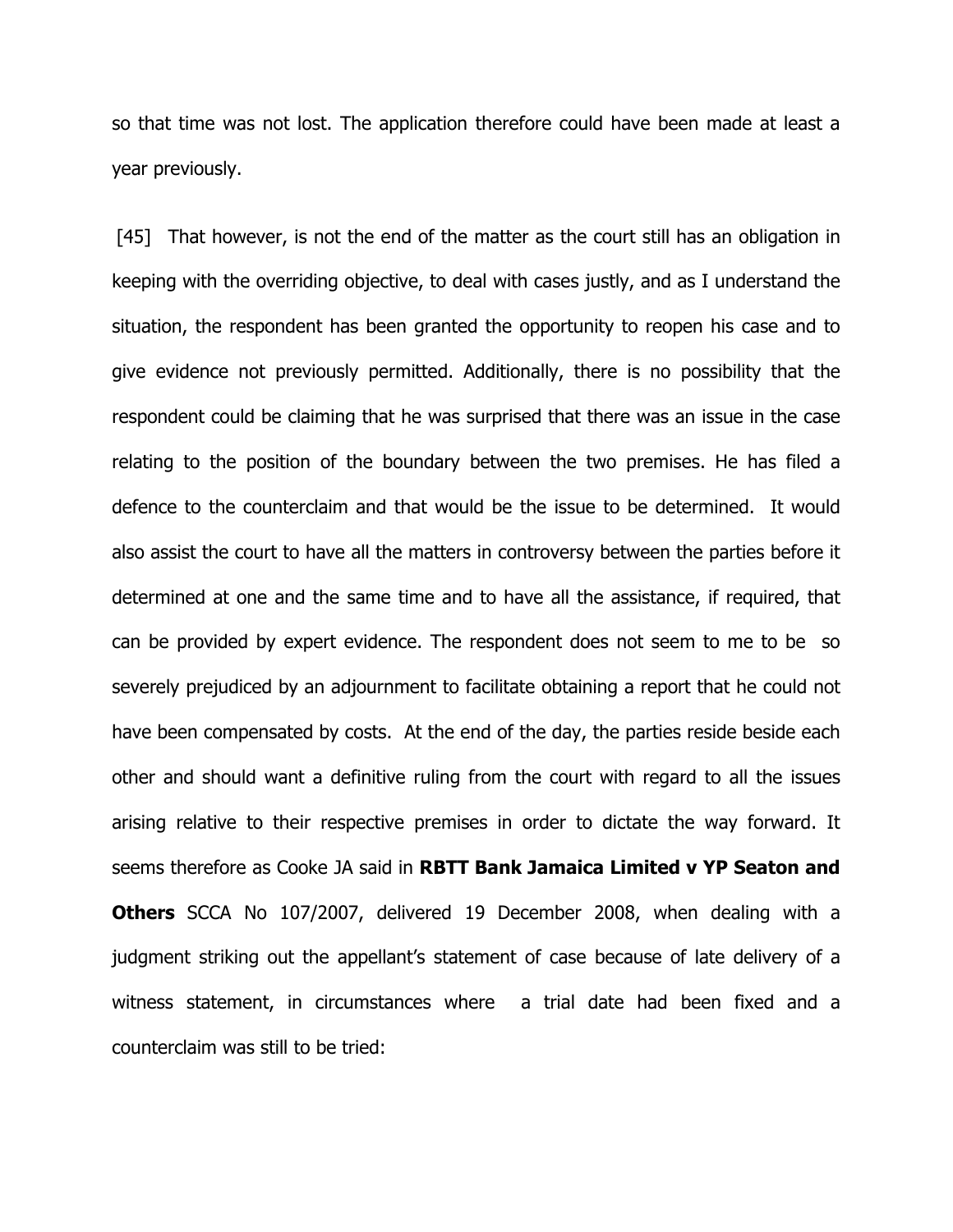"It means therefore that at this stage the court should not be casting its eyes backward. The future beckoned. In my view the court below should have concentrated on the application before it. Alas, it seemed it was more interested in punishing the appellant for its past delinquency. The application ought to have been determined within the context of the circumstances which then obtained."

 So too in this case, the respondent and the court should have focused on the way forward and not on the unfortunate history of the proceedings which had gone before. That, in my view, was the correct approach to adopt. The learned judge's failure to recognise the benefit of having that report, in that context, was an error in law, and it is on that basis that we have disturbed his decision, despite the fact that it was an exercise of a discretion.

 [46] It is important that I address certain statements made by the learned trial judge with regard to the alleged potential lack of objectivity and impartiality of Mr Angulu. It is entirely wrong to suggest and could be considered offensive to any serious professional that once having been contracted by a party to the action, he/she is likely to tailor his evidence to suit that party although having been accepted as an expert to the court. That suggests that professional persons without more, and without any specific evidence pointing in that direction would be without integrity and dishonest. I do not accept that at all and think that to the extent that that thinking may have influenced the learned trial judge in the exercise of his discretion, he would have proceeded with the wrong approach. There is no doubt that the expectation is that the expert should provide independent and impartial assistance to the court within his expertise, and it is that objectivity and expertise that the court should use as its test for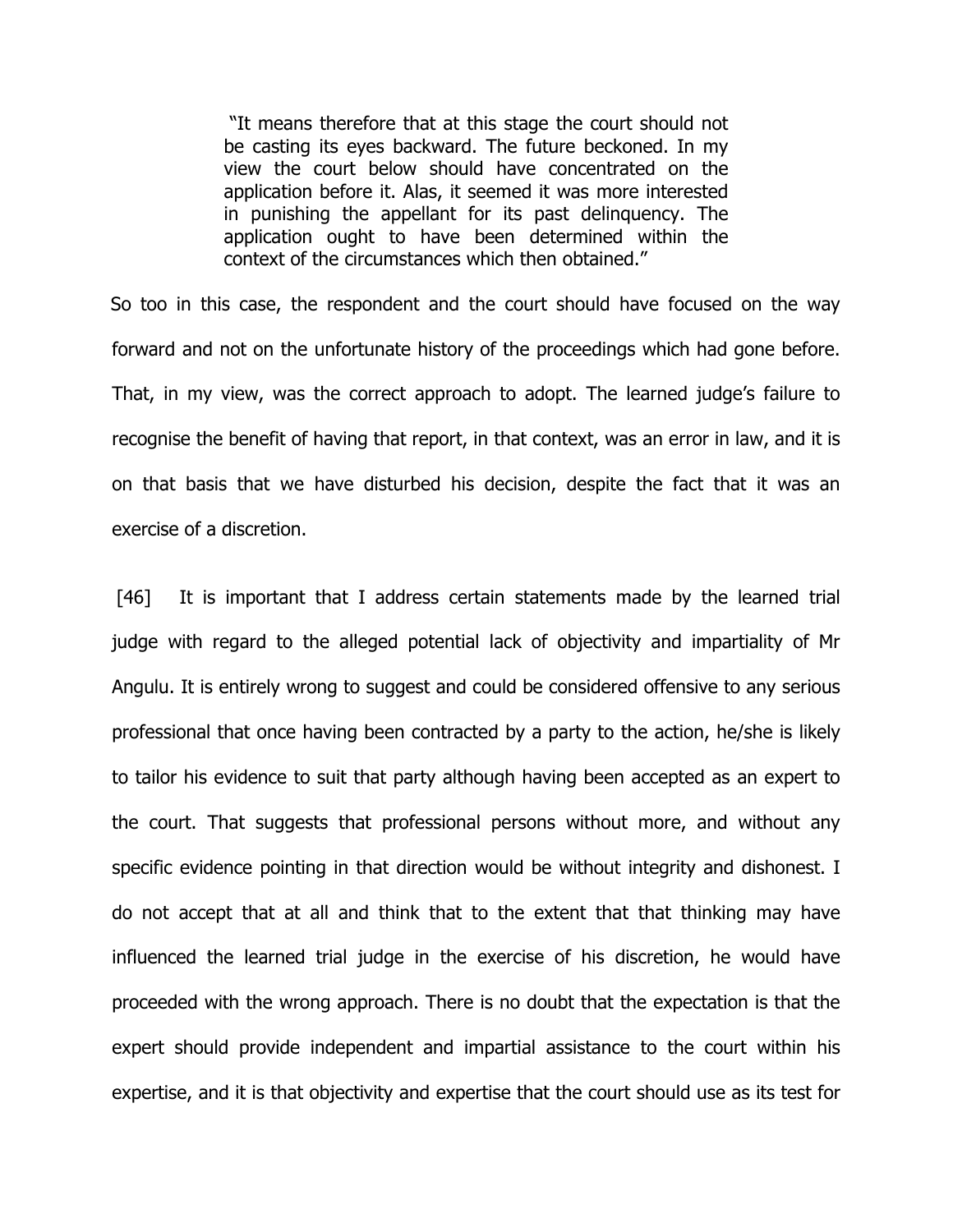the admissibility of expert evidence. The questions are: does the witness have the expertise and is the witness aware of his primary duty to the court if he gives expert evidence? It has been held that the apparent bias test applicable to a court or tribunal, referred to by the trial judge, is not the correct test in deciding whether the evidence of the expert should be excluded, but the test is as stated above (see Regina (Factortame Ltd and Others) v Secretary of State for Transport, Local Government and the Regions (No 8) [2003] QB 381). What must be recognised always, as stated by Harris JA in this court in Cherry Dixon-Hall v Jamaica Grande **Limited,** SCCA No 26/2007 delivered 21 November 2008, is that the role of the expert is to assist the trial judge, and he must put before the court all the material necessary for testing the accuracy of his findings and conclusions. It is also trite law that the findings of the expert are never binding on the judge and he can accept or reject the expert's opinion.

[47] It is also of importance that I make it clear that it is only because of the unusual and peculiar circumstances of this case that the orders set out in paragraph [6] were made, and do not in any way suggest that the obligations and processes set out in parts 31 and 32 of the CPR are not to be complied with strictly, for instance, inter alia, that documents intended to be used in the proceedings must be disclosed, that the expert witness cannot be accepted as such without the permission of the court and, that he must submit a report to the court which must be in the required format and be subject to questions from the parties and directions of the court.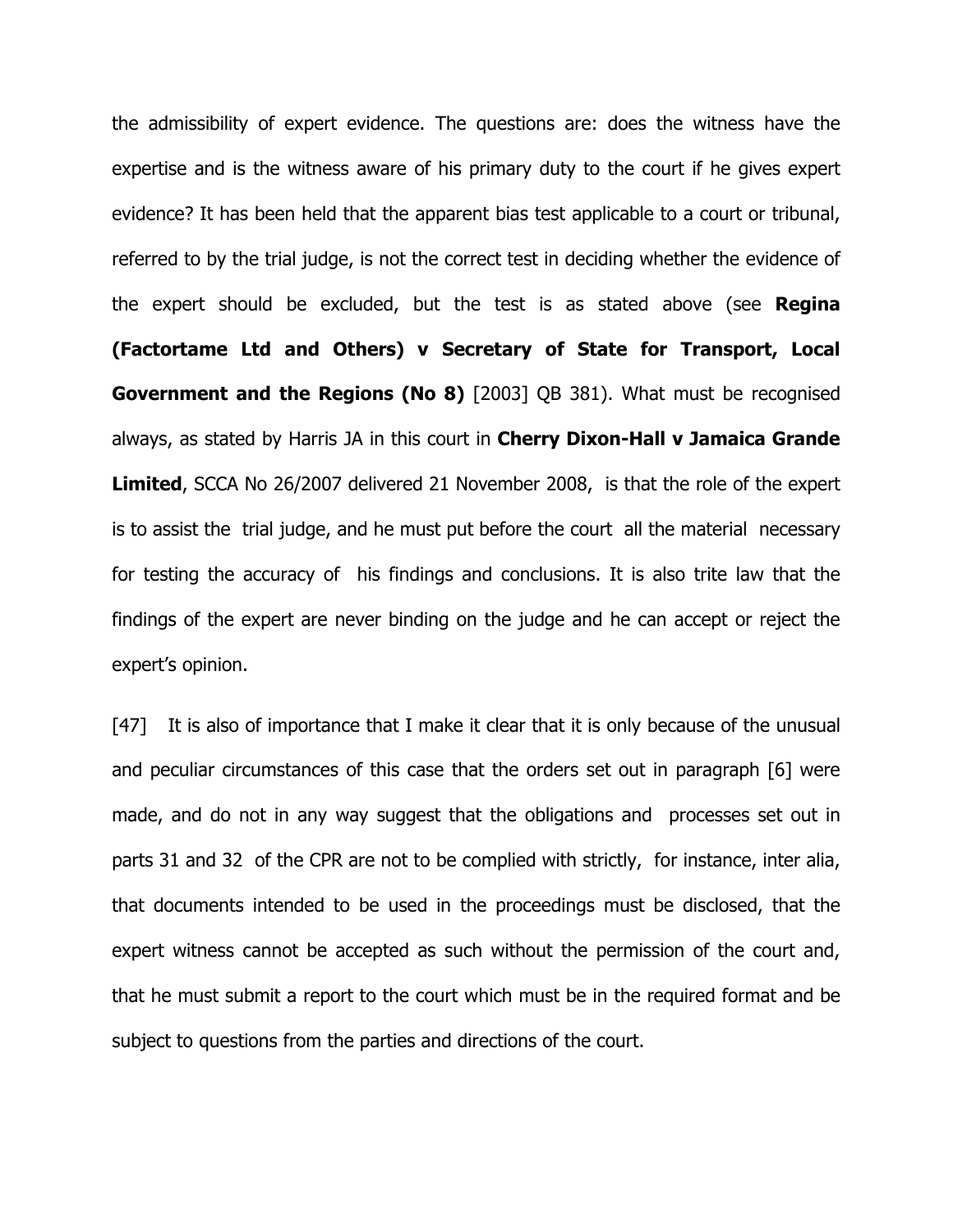[48] It must be stated, however, and it is important to this case, that the fact that evidence is late ought not to be the sole consideration in the exercise of the judge's discretion. In Nottinghamshire and City of Nottingham Fire Authority v Gladman Commercial Properties Ltd and Another which concerned an application for the admission of further evidence by the claimant when the matter had already run the 10 days allotted to it, Peter Smith J granted the application. In doing so he was following the judgment of the Court of Appeal in **Cobbold v London Borough** of Greenwich. His decision was recorded as a Practice Note. A summary of the decision is taken from the headnote:

> "The decision whether to allow late evidence to be adduced is a matter of discretion to be exercised by the trial judge in accordance with the principles sent [sic] out in CPR Pts 1 and 3, with the overriding backcloth of the duty of the courts to ensure that every party has the fullest opportunity fairly and fully to present their case, ensuring that a decision in favour of one party does not unfairly impact on other parties. If during the trial late evidence emerges which is important it is essential that that evidence is heard, provided that it will not cause a fatal prejudice to the other party. Where such late evidence cannot be properly dealt with by the other side, it is almost inevitable that the application to adduce the evidence will be refused, but where it can be so dealt with, even on terms as to adjournment in costs, the evidence should ordinarily be allowed. A decision to exclude evidence should not be made merely because the evidence is late. A trial judge should consider all factors, including lateness and prejudice, when exercising his discretion but should not give lateness a greater significance. A party seeking to introduce the evidence does not have a heavy onus to justify it merely because it is late."

At paragraph 33 the learned judge said this:

"It might be said that this is a *relaxed* attitude to non compliance with the rules. I am not sure what the word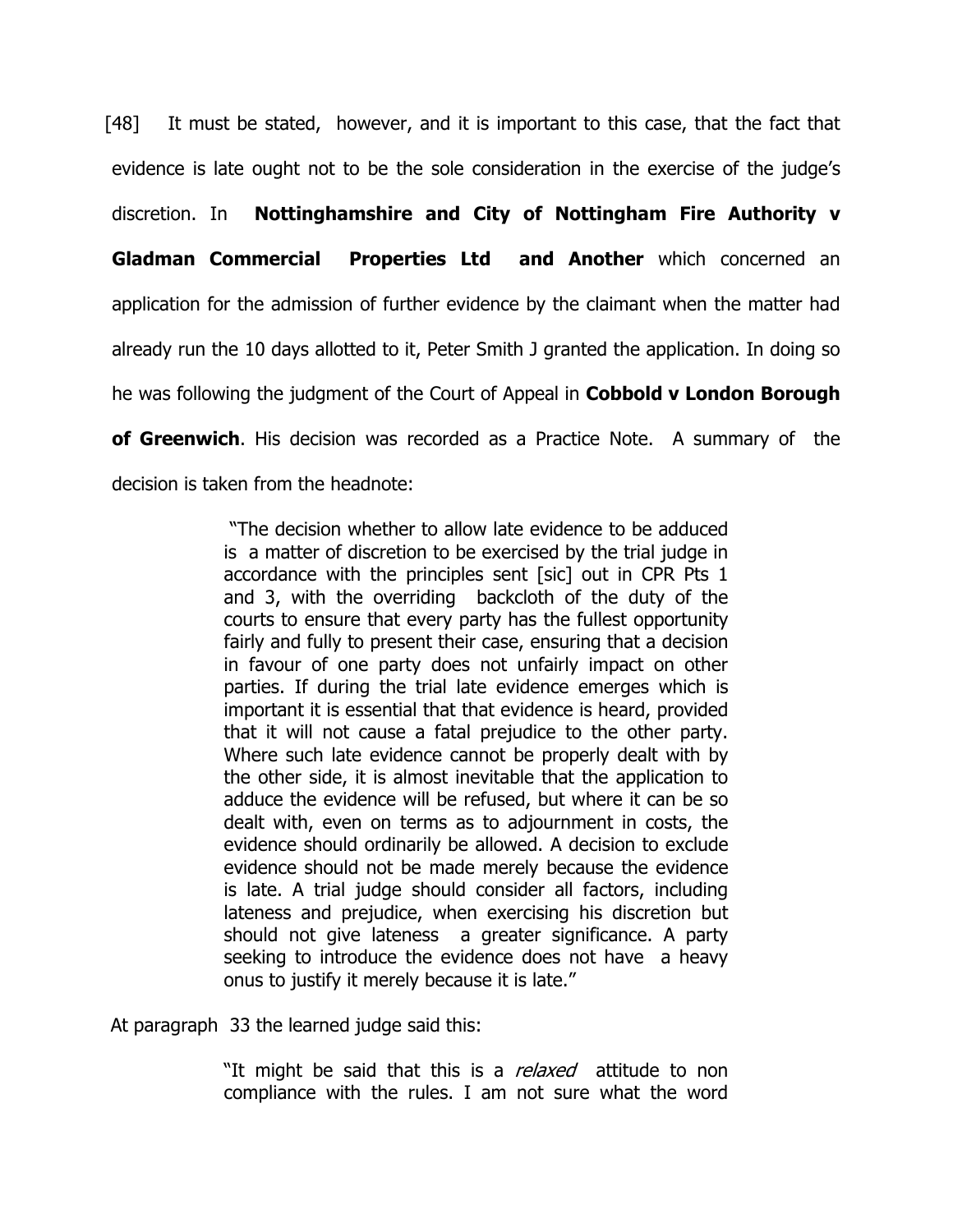relaxed means in that context but the whole thrust of the CPR is that parties are not to be punished fatally for mistakes or non compliance with the rules if those mistakes and non-compliance matters can be addressed without causing an injustice to the other party."

[49] I agree. I also accept that the applications before Anderson J were late but that fact ought not to have been the main consideration of the learned judge, which it appeared to have been. There also was no evidence that Mr Angulu was unwilling to be an expert witness in the case, and no evidence whatsoever that if called upon to give expert evidence, being a person of competence and experience in the area of controversy before the judge, that he would not be independent and impartial and understand his duty to the court. There was also no evidence of any prejudice that the respondent would suffer in the circumstances of this case. In my view, it was clear that the judge had exercised his discretion wrongly and, it was therefore necessary for this court to interfere.

 [50] On the matter as to whether the judge could have granted leave to appeal, I must state that section  $11(1)(f)$  of the Judicature (Appellate Jurisdiction) Act does give the power to the judge of the Supreme Court or the Court of Appeal to grant leave in respect of an interlocutory judgment or order. Rule 1.8(2) of the CAR states that such an application must first be made to the court below. In this respect, the learned judge would also have erred.

#### Conclusion

[51] In the light of all of the above we made the orders set out herein.